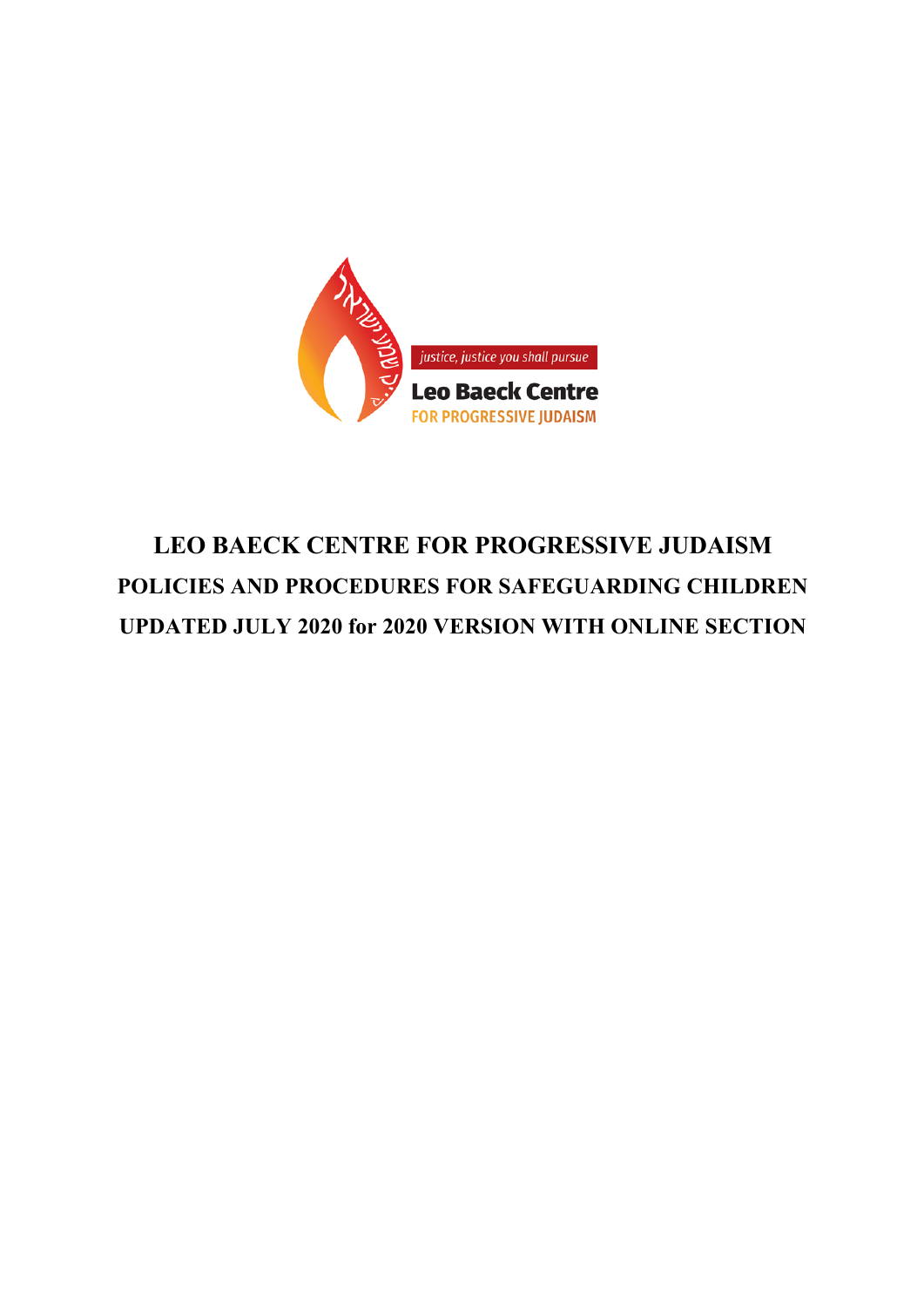### **CONTENTS**

| Introduction                                                         |    |
|----------------------------------------------------------------------|----|
| Safeguarding Children and Young People                               |    |
| What types of conduct are reportable to the Commission for Children? |    |
| <b>Sexual Offences</b>                                               |    |
| Implications of discovery of possible abuse.                         |    |
| The emerging area of online education and contact                    |    |
| <b>Child-Safety Standards</b>                                        |    |
| <b>Code of Conduct</b>                                               |    |
| Hiring of staff and volunteers                                       | 15 |
| Application of the information and guidelines in the protocol        |    |

| <b>Appendix A. Indicators of Child Abuse</b> |  |
|----------------------------------------------|--|
| <b>Appendix B. Interview Questions</b>       |  |
| Appendix C. Reference checks                 |  |

# **DESIGNATED PERSON**

Rabbi Jonathan Keren-Black has been selected to be the Designated Person to whom concerns should be addressed and who has responsibility for the implementation of our Policies and Procedures for Safeguarding Children. He can be reached through the office:

03 9819 7160, between 9am and 1pm Tuesday to Friday – office@lbc.org.au.

Should there be any concern relating to Rabbi Jonathan Keren-Black, these should be immediately referred to the current President, Gillian Lubansky, who can also be reached via the office.

The Board Member designated as responsible for Child Safety Measures is Karen Silberberg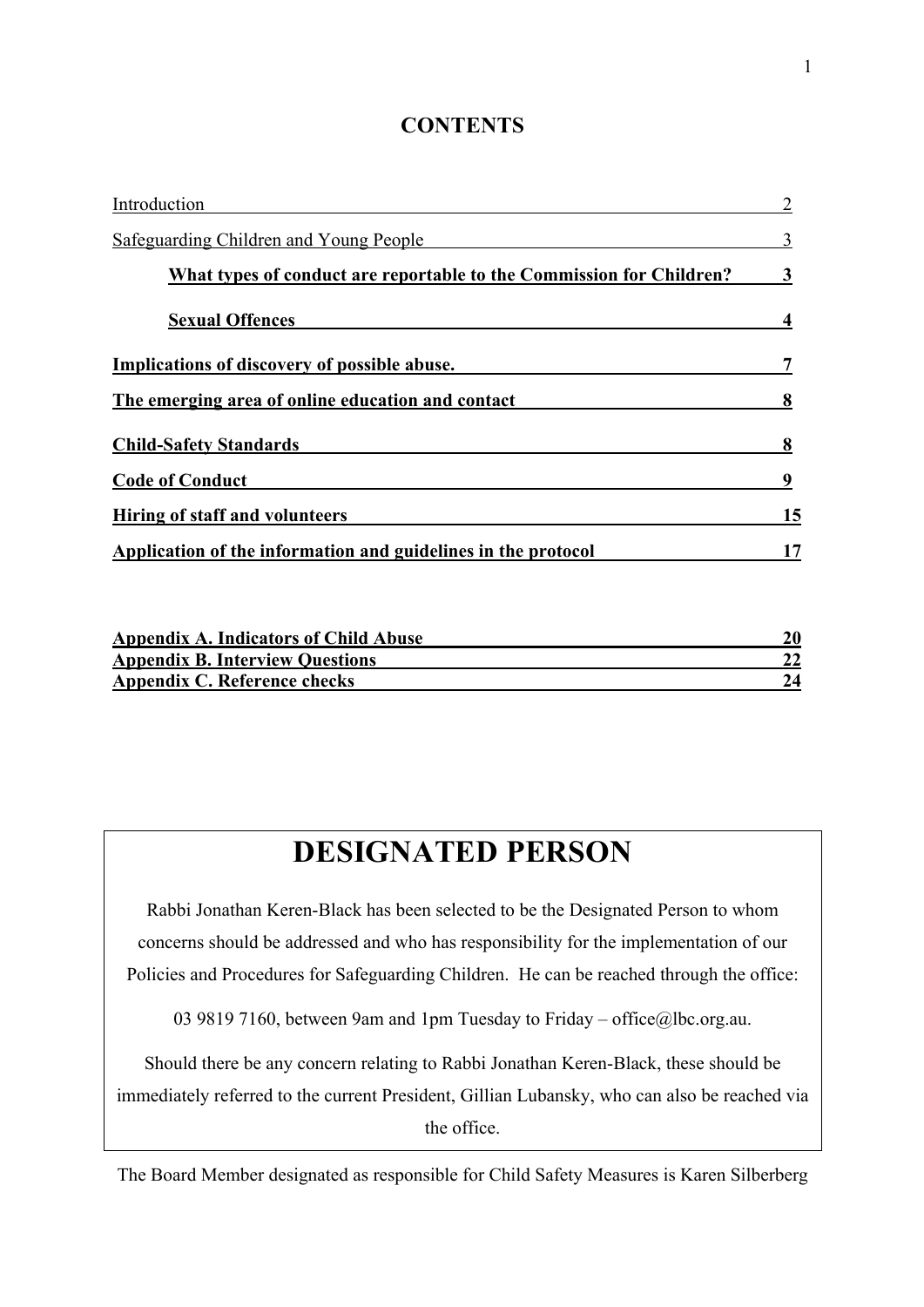#### **Introduction**

LBC is a religious and community centre for a portion of Melbourne's Progressive Jewish community. It has several hundred member households and is also attended by non-members for both religious and community events and functions. It provides a range of services and activities relevant to its community. These include religious services, formal and informal Jewish educational services for children and adults, and youth movement activities.

In recent years it has become evident that many children have been abused while in the care of organisations, including religious organisations. Details of such abuse has been ratified by State inquiries and during the 2015 Royal Commission into Child Abuse. There is clear evidence that not only were organisations found wanting in preventing the occurrence of child abuse but that, when abuse occurred, the child and family's reports were often denied, and at times the family was rejected by the organisation. There is also clear evidence that at times, senior people in positions of authority in these organisations dealt with perpetrators of abuse by moving them to other areas or at times to other countries rather than report to appropriate civil authorities. It is also clear that some organisations in which abuse occurred failed to have appropriate policies and procedures in place for the protection of children.

It is now recognized that all organisations such as LBC must have an appropriate Child Protection Policy and a procedural document. There is significant evidence to suggest that it is important for organisations to have clear policies, guidelines and procedures regarding the safety of children and the management of concerns, should they occur, in order to ensure the safeguarding of children in their care. Such documents also provide protection for staff who follow these guidelines.

The Rabbi and the Board and Management of LBC are committed to providing a safe and secure environment for children, with zero tolerance for any abusive behavior toward them from anyone involved with the LBC community.

As part of this commitment, all employees and volunteers must read this document and be familiar with its contents. This includes Rabbis, cantors, organists, teachers, mentors, event leaders, administrative staff, caretaking staff and board and committee members. Some will be required to take part in discussions and reviews pertaining to this document.

We regard LBC as a caring community. This document contains a set of guidelines, which we regard as essential for the wellbeing of our community. As such we consider it essential that all members, employees and volunteers understand its contents and sign an agreement to follow its guidelines.

*Gillian Lubansky*

Chair of LBC Board Rabbi of LBC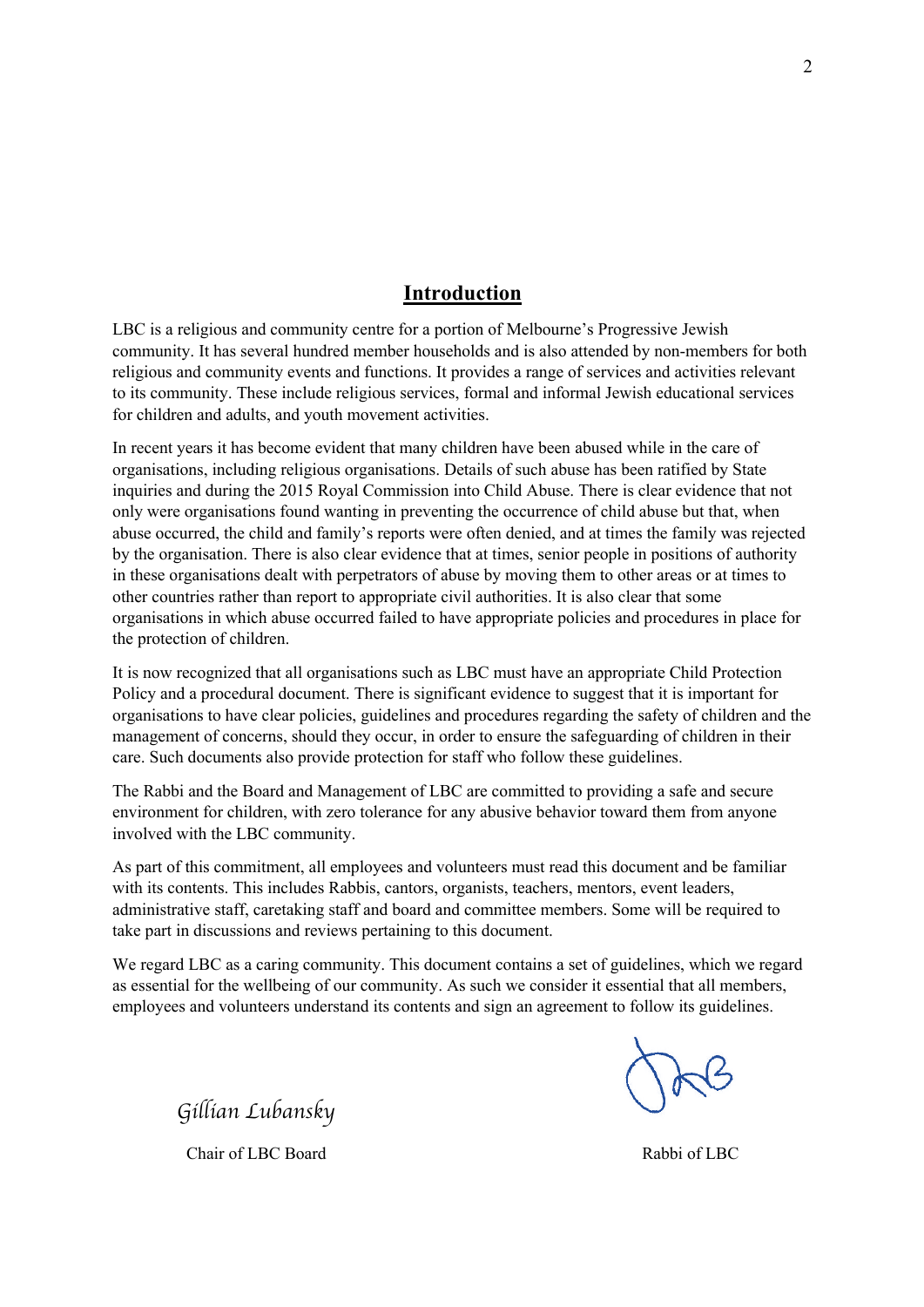### **SAFEGUARDING CHILDREN AND YOUNG PEOPLE**

LBC is committed to the welfare of all of its members. This document relates particularly to children and young people up to the age of 18. It is clear from the findings of the Victorian Inquiry into Child Protection and the Royal Commission into Institutional Responses to Sexual Abuse that children and young people are placed in danger if organisations which are responsible for them do not have clear guidelines and procedures for protecting them. The seriousness of this need is reflected in the Victorian Commission for Children requiring notification of any reported incidents related to child safety.

The Royal Commission and the Victorian Inquiry have brought to light the amount of abuse of children and young people which has occurred and also the terrible damage that such abuse, together with the failure of appropriate organisational responses, has done to children and young people. This damage often has had a devastating effect on these people's further development, quality of life and health. LBC is committed to providing a safe environment for children and young people. This is the main impetus for this protocol. In addition, our protocols must ensure that incidents concerning child safety be reported to the Children's Commission. The Commission's requirements for reporting and governance are a good guide for our approach to ensuring the safety of children and young people in our care.

It is of fundamental importance that all who are involved with children at LBC be aware of the potential risks to children in the care of organisations, which have been identified by the Royal Commission and the Victorian Inquiry and reportable to the Victorian Commission for Children.

#### **What types of conduct are reportable to the Commission for Children?**

There are five types of 'reportable conduct' listed in the *Child Wellbeing and Safety Act 2005:*

- sexual offences (against, with or in the presence of a child).
- sexual misconduct (against, with or in the presence of a child).
- physical violence (against, with or in the presence of a child).
- behaviour that is likely to cause significant emotional or psychological harm.
- significant neglect.

## **A child is someone under the age of 18 years and reportable conduct concerns someone who is 18 years or older.**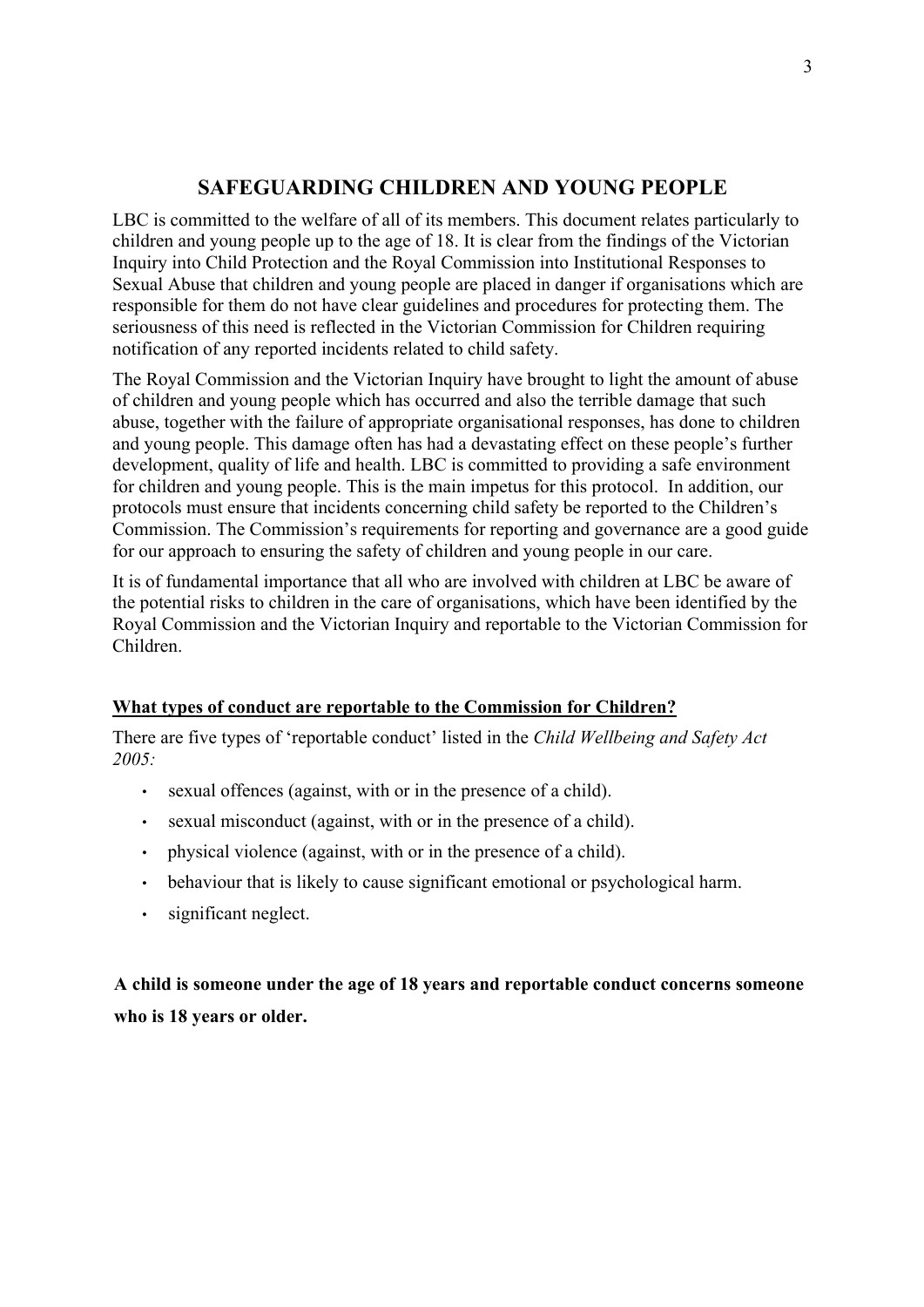#### **What are sexual offences?**

In Victoria, it is an offence to engage in certain sexual behaviours against, with or in front of a child. Many of these behaviours are reportable conduct under the Reportable Conduct Scheme. This includes:

**Sexual Assault.** In Victoria, it is an offence to engage in certain sexual behaviours against or in front of children and young people. These offences are generally criminal in nature. They include:

- Kissing as a sexual act.
- Fondling of breasts or genitalia, masturbation, oral sex
- Sexual penetration
- Exploitation through prostitution
- Possession of child abuse material.
- Exposing a child or young person to or involving them in pornography.
- Grooming a child in order to commit a sexual offence. This may involve:
- o Offering to babysit a child or take them on outings.
- o Isolating a child from other adults or children.
- o Insisting on physical affection such as hugging, kissing or wrestling.
- o Showing inappropriate interest in a child's sexual development.
- o Inappropriate sexual discussion with a child.
- o Taking photos of the child.
- o Exposing genitals to a child.
- o Offering drugs or alcohol to a child.
- o Asking the child not to tell anyone about these actions or conversations.

Such behaviours are aimed at enlisting the confidence of the child or young person and perhaps parents and in normalising the notion of sexual contact in the minor. These actions are of particular concern where there are clear guidelines regarding what is appropriate in that paragraph.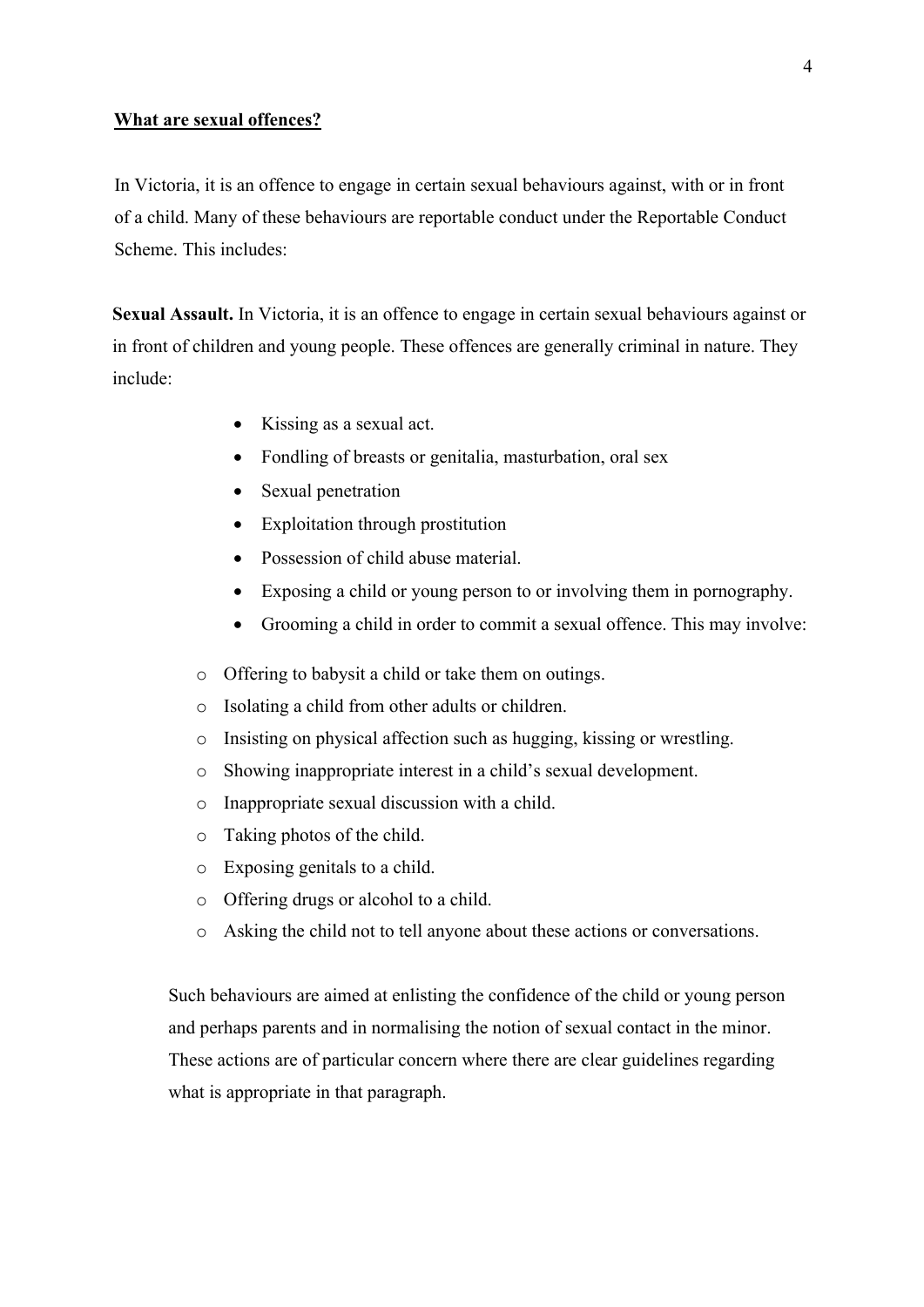#### **What is Sexual Misconduct?**

This occurs when a worker departs from the accepted standards of his or her role and the misconduct is intentional or seriously negligent. It can occur through physical actions and personal or online communications. Examples are:

- Developing an intimate relationship with a child or young person, for example, through regular contact without the knowledge or approval of the organisation's (LBC's) management.
- Inappropriately discussing sex and sexuality with a child.
- Other overtly sexual acts that could lead an organisation to take disciplinary or other action; for example voyeuristic behaviour.

#### **What is Physical Violence?**

This involves acts that cause physical injury or pain. Examples of excessive violence include:

- Hitting/kicking/punching.
- Pushing/grabbing/shoving/throwing/shaking.
- Using an object to hit or strike.
- Using inappropriate restraint/excessive force.
- Causing a child to believe that physical force will be used against them.

This does not include lawful behaviour such as:

- Reasonable steps taken to protect a child from immediate harm such as taking a child's arm to stop them from entering ongoing traffic.
- Medical treatment given in good faith in appropriately applying first aid.

#### **Behaviour that causes emotional or psychological harm to a child or young person.**

Examples might include:

- Exposure to violence or threats of violence.
- Exposure to persistent hostility and rejection.
- Humiliation and belittling.
- Scapegoating.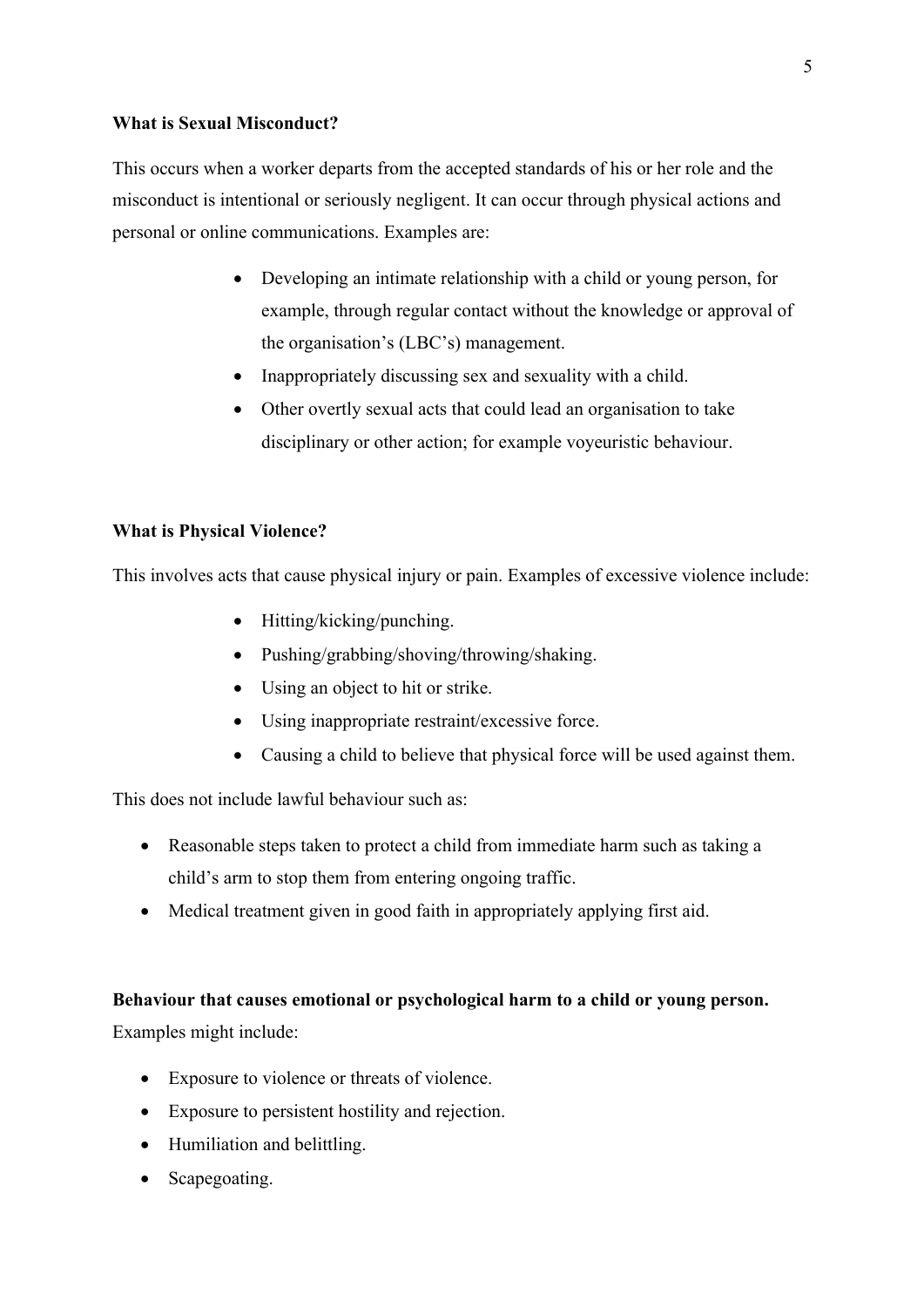It would not be reportable conduct if:

- A person takes reasonable steps to protect a child or young person from harm.
- A person with responsibility for discipline takes lawful and reasonable disciplinary action such as requiring time out for a child if this is in line with organisational policy.
- Appropriate and required medical treatment is given by a person qualified in first aid.

**What is Neglect?** This is the failure to meet the basic needs of a child such as their wellbeing or safety. The consideration of possible neglect takes into account:

- If there was a failure to meet the child's basic needs.
- That the failure was deliberate or reckless.
- If the worker or volunteer could have met the child's needs but failed to do so.
- If the neglect was significant and:
- If there was a sufficient connection between the child and the worker or volunteer who failed to meet their needs.

**Examples of** Supervisory neglect **include:**

- Leaving a child unsupervised for an extended period.
- Exposing a child to inappropriate material or environments such as drug use or pornography.
- Leaving a child in the care of an inappropriate person.
- Exposing the child to hazards such as walking the street alone.

#### **Examples of Physical Neglect include:**

- Failing to acknowledge the seriousness of a medical condition or illness and not seeking and following appropriate medical advice.
- Failing to meet the child's physical needs.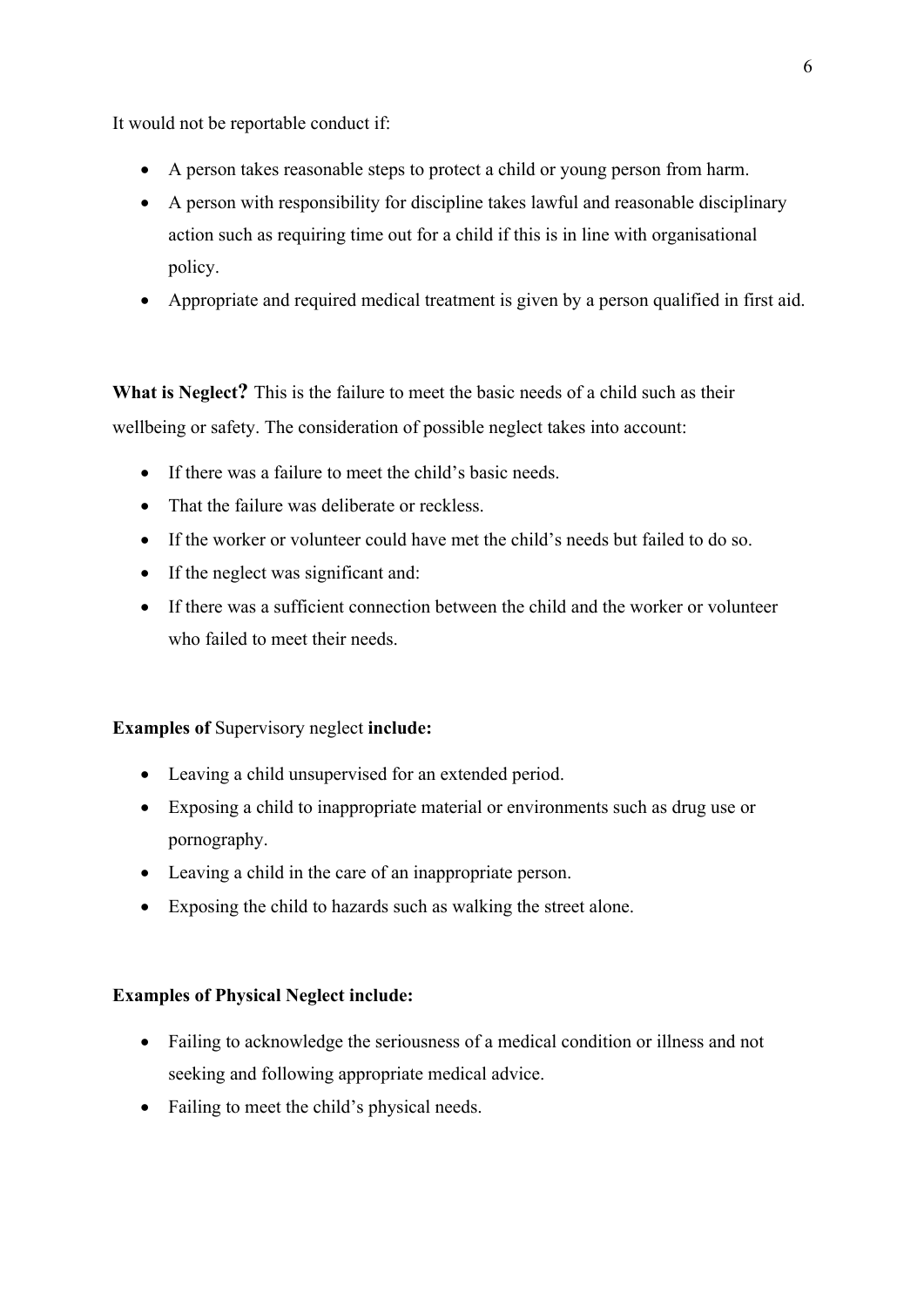#### **Examples of Emotional neglect or abuse include:**

- Rejecting, abandoning, belittling and name-calling.
- Shaming, isolating and demeaning.
- Encouraging maladaptive behaviours such as stealing or inappropriate sexual behaviour.

#### (**See Appendix A for possible manifestations in the child of abuse and neglect**)

#### **Implications of discovery of possible abuse.**

The items under sexual assault would be deemed criminal in nature as would physical assault resulting in injury. Allegations relating to these areas are to be reported to police as well as to the Children's Commission. Allegations in all areas discussed above must be reported to the Children's Commission whose workers will clarify any doubts re whether or not to report to police. Allegations are to be reported if there is a reasonable belief that a staff member or volunteer has been involved in a reportable offence. This forms part of the Victorian Children's Commission's **Reportable Conduct Scheme** which requires the heads of organisations with a high degree of responsibility for children to:

- Have systems in place to prevent the abuse of children and young people, and where abuse occurs to ensure that allegations can be brought to the attention of appropriate persons for investigation and response.
- Ensure that the Commission is notified of a reportable allegation and given updates on the organisation's response to that allegation.
- Report to Victoria Police as soon as they become aware that a reportable allegation may involve criminal conduct. Under the Crimes Act of 1958, it is a criminal offence to fail to disclose such information to the Victoria Police.

#### **Mitigating potential risks to child safety.**

A second fundamental part of minimising potential risk to children at LBC is that all those involved with children understand LBC's strategies and protocols regarding child safety.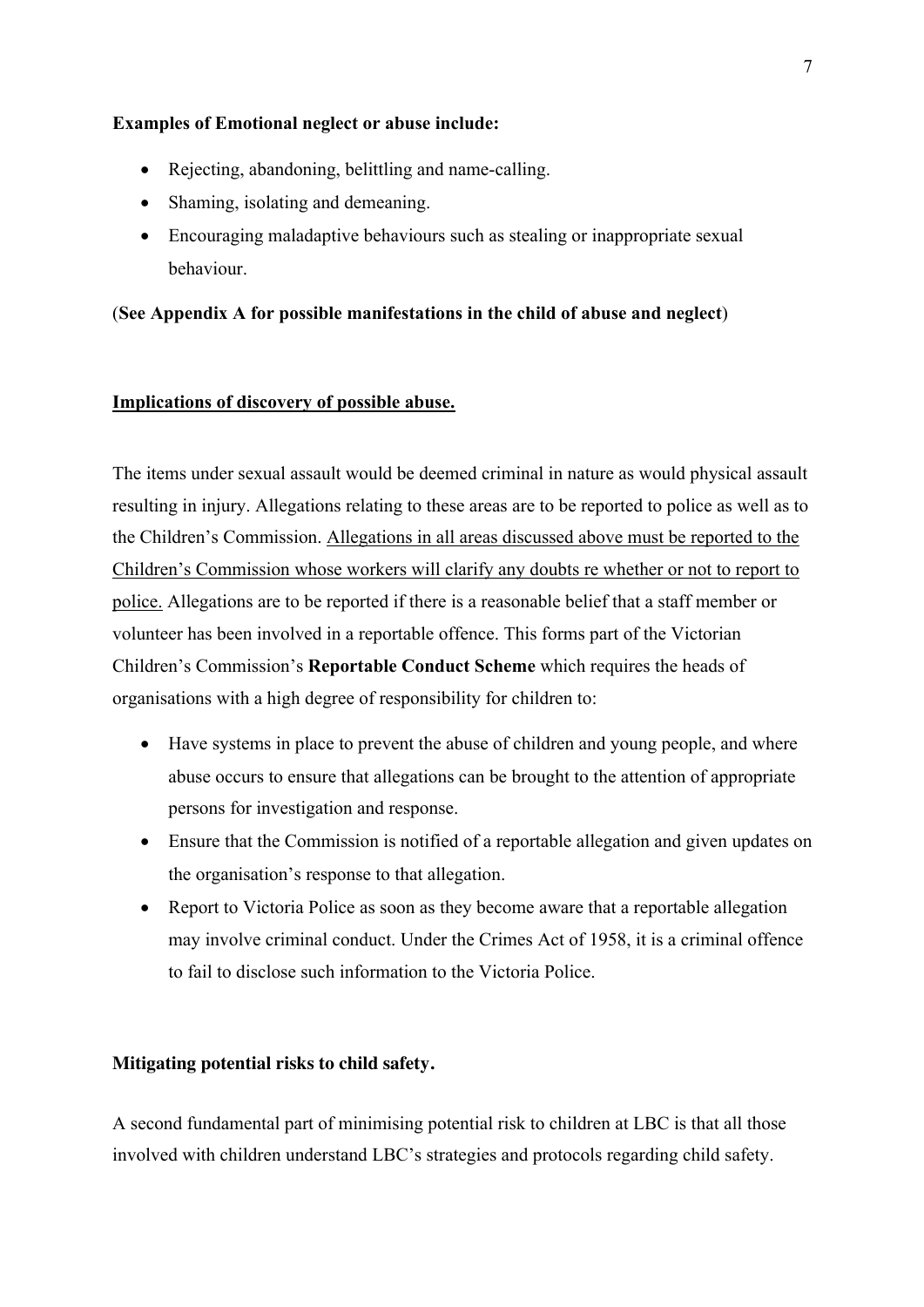#### **The emerging area of online education and contact.**

Where lessons occur in an online environment, the same Child Protection principles will apply as in a conventional physical classroom. The online system should be set up as far as possible to protect children from potential abuse. One to one chat should be disabled, and each session, including chat, should be set to record to the cloud automatically if possible. (Parents/guardians who have recorded reservations about their children being photographed must be notified of these recordings, that they will not be used publicly, and their options).

Educators must not disable the recording. Educators should not privately message children through a chat function or their email or any other means. Any written communication with children during a session must occur in the group chat window so that everyone in the classroom can read it, and it is recorded. Any email communication with students must copy in their parents, unless parents give express written permission that they do not wish to be copied in. In that case, any communication with a young person must be CC-ed to the Sh'ma Team Leader, or the Rabbi, for record-keeping.

It is to be noted that recordings on the system may only be automatically kept for a short period of a couple of weeks, so any issues must be dealt with immediately and the recordings saved to permanent storage for reference and review.

#### **Child-Safety Standards.**

It is important and required that organisations such as LBC promote child safety, prevent abuse of children and young people and respond to instances of suspected abuse. The Victorian Children's Commission recommends consideration of seven standards:

- 1. Strategies to embed an organisational culture of child safety.
- 2. A child-safe policy or statement of commitment to child safety.
- 3. A child-safety code of conduct.
- 4. Screening, supervision, training and other human resources practices that reduce the risk of child abuse.
- 5. Procedures for responding to and reporting suspected child abuse.
- 6. Strategies to identify and reduce or remove risks of child abuse.
- 7. Strategies to promote child participation and empowerment.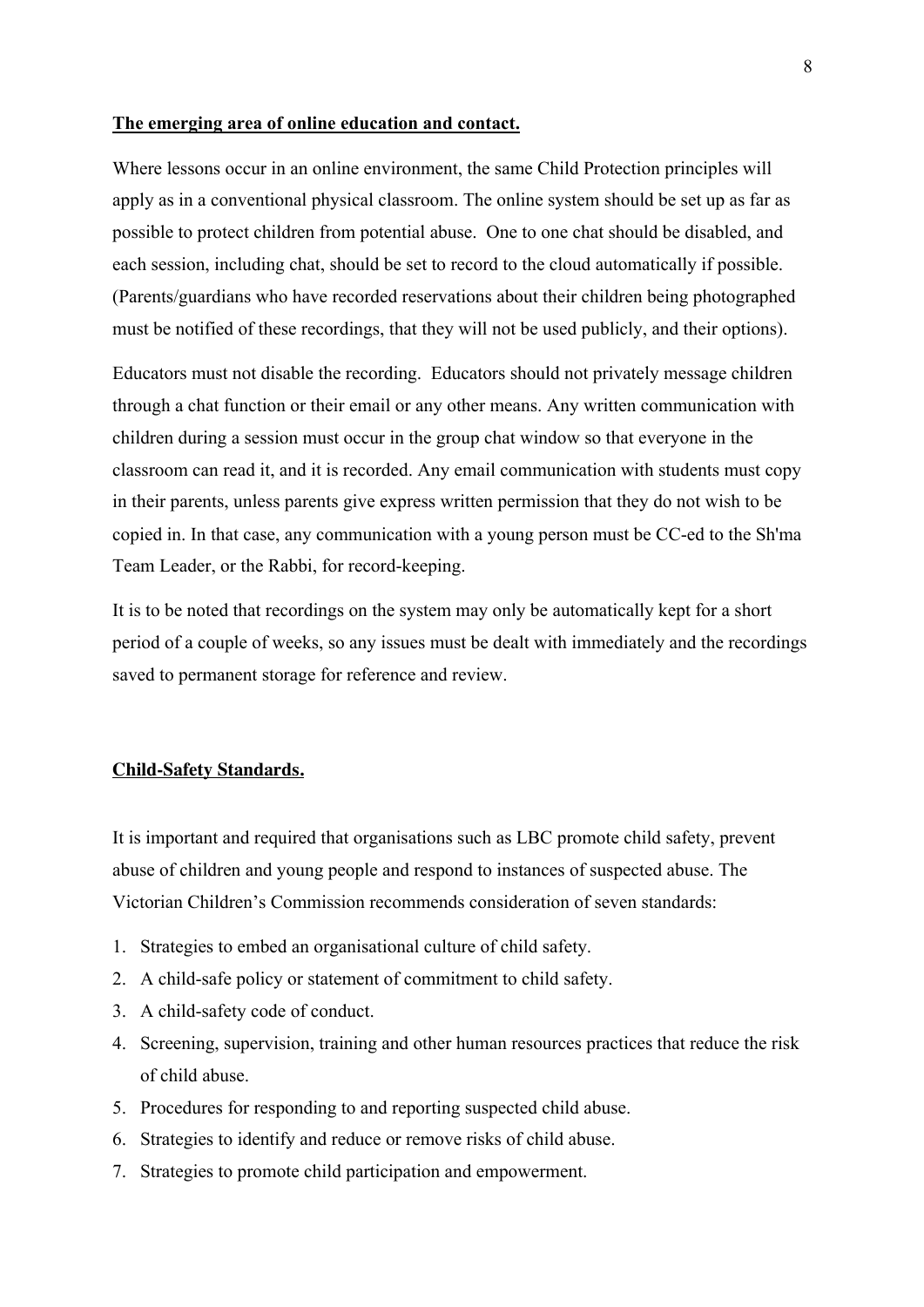This document is LBC's response to recommendation 2 (above) and its dissemination and review with staff and volunteers as well as its placement on the LBC website. The sections below are consistent with recommendations 4 to 7.

#### **Code of Conduct**

LBC has a zero-tolerance policy regarding the breaching of this policy or of any inappropriate conduct with regard to children. Knowledge and understanding of this policy and its application are considered to be a collective responsibility applying without exception to all those who deal with children at LBC. This includes Rabbis and Cantors, teachers, tutors, madrichim and volunteers, and others who deal with children at LBC. This also extends to LBC Board members as they have a significant influence on the culture of our organisation.

All are to follow this policy document with regard to their relationships with children and the management of situations where there are concerns about a child's safety. Children are to be treated with respect at all times.

#### **Breaches of guidelines.**

All breaches will be reviewed by a standing committee comprising at least two of the Rabbi, the Chair of the congregation and an appointed specialist. In some circumstances this review could lead to dismissal and/or reporting to relevant authorities as may be required by law.

#### **Sexual misconduct.**

LBC forbids sexual conduct occurring within the Centre or as part of external LBC activities. This includes both contact and non-contact sexual conduct.

#### **Sexual behaviour between an adult staff member and a person under the age of 18**.

Sexual behaviour refers to interactions which would be considered as sexual within the community and according to the *Child Wellbeing and Safety Act 2005*. They include: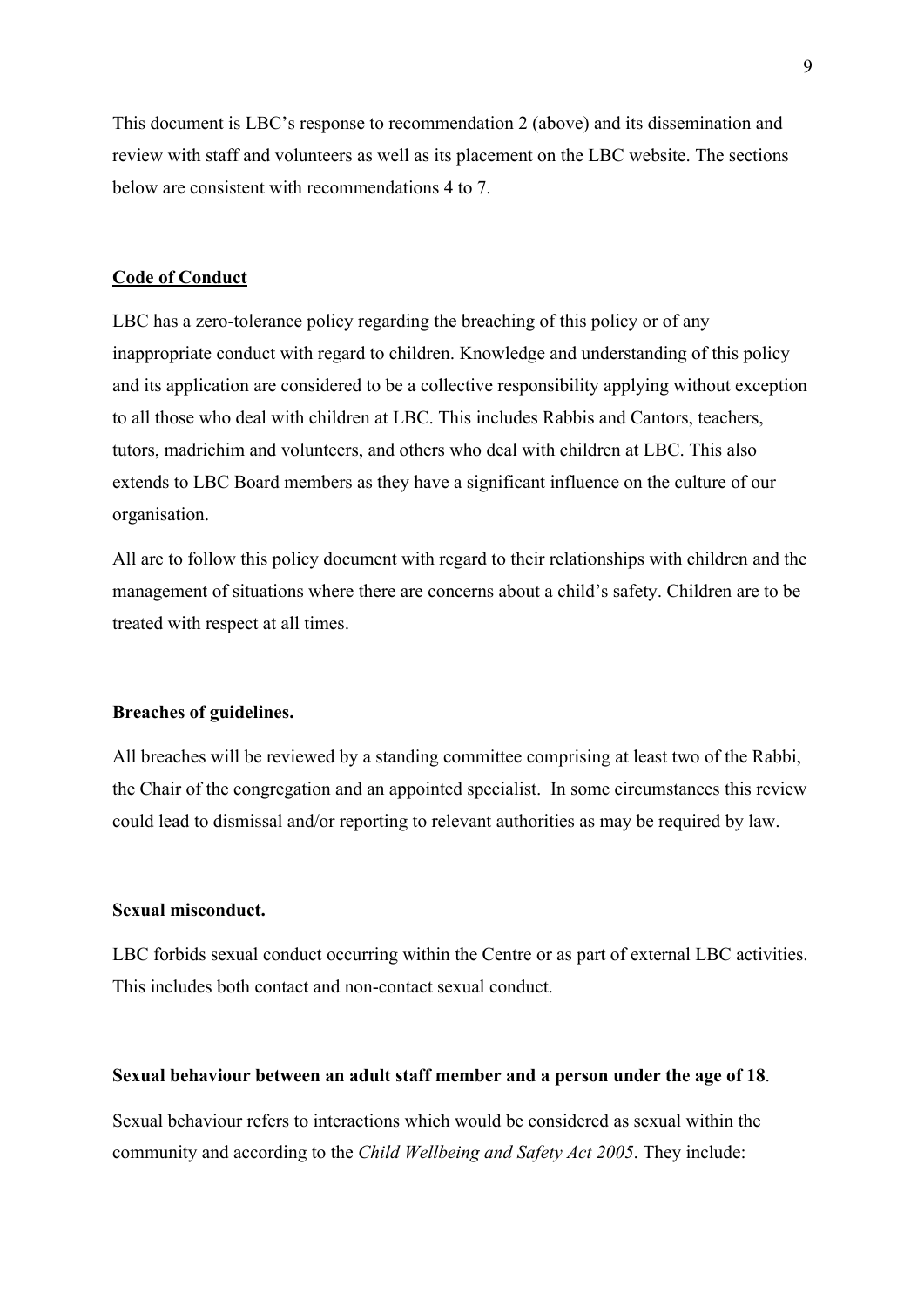- Contact behaviour such as sexual intercourse, kissing, fondling, sexual penetration and exploitation through child prostitution.
- Non-contact behaviour such as flirting, sexually suggestive communications or behaviour, inappropriate communications via electronic means or hard copy material, and exposure to pornography and nudity.

It is of great importance that there be **appropriate boundaries within relationships**. Such boundaries are important as inappropriate touching may be, or may be experienced as, sexual contact. This is of obvious importance for the child who is the subject of this experience. Boundaries are also important for the protection of the adult staff member whose actions may be misconstrued. **These boundaries involve:**

#### **Physical contact.**

Touching of a child may be appropriate or inappropriate depending on the age of the child, the nature of the touching and the circumstances in which it occurs. Handshakes or high fives would generally be deemed to be appropriate. Sexualised touching such as fondling would always be deemed as inappropriate.

Unacceptable physical contact includes:

- Touching of genitals, breasts or buttocks unless for reason of a medical emergency.
- That which would be seen by reasonable people as having a sexual connotation or purpose.
- That which is intended to cause physical pain or distress to the child.
- That which is not required by the child and his or her developmental competences (e.g. assisting with toileting for a child who is toilet trained).
- That which occurs against the wishes of a child unless in order to prevent imminent harm or injury. This includes the use of physical restraint.

Guidelines for age-related appropriate touching are:

- In general:
	- o Assistance with toileting to the age of 5.
	- o Assistance with changing of clothes in children to the age of 6.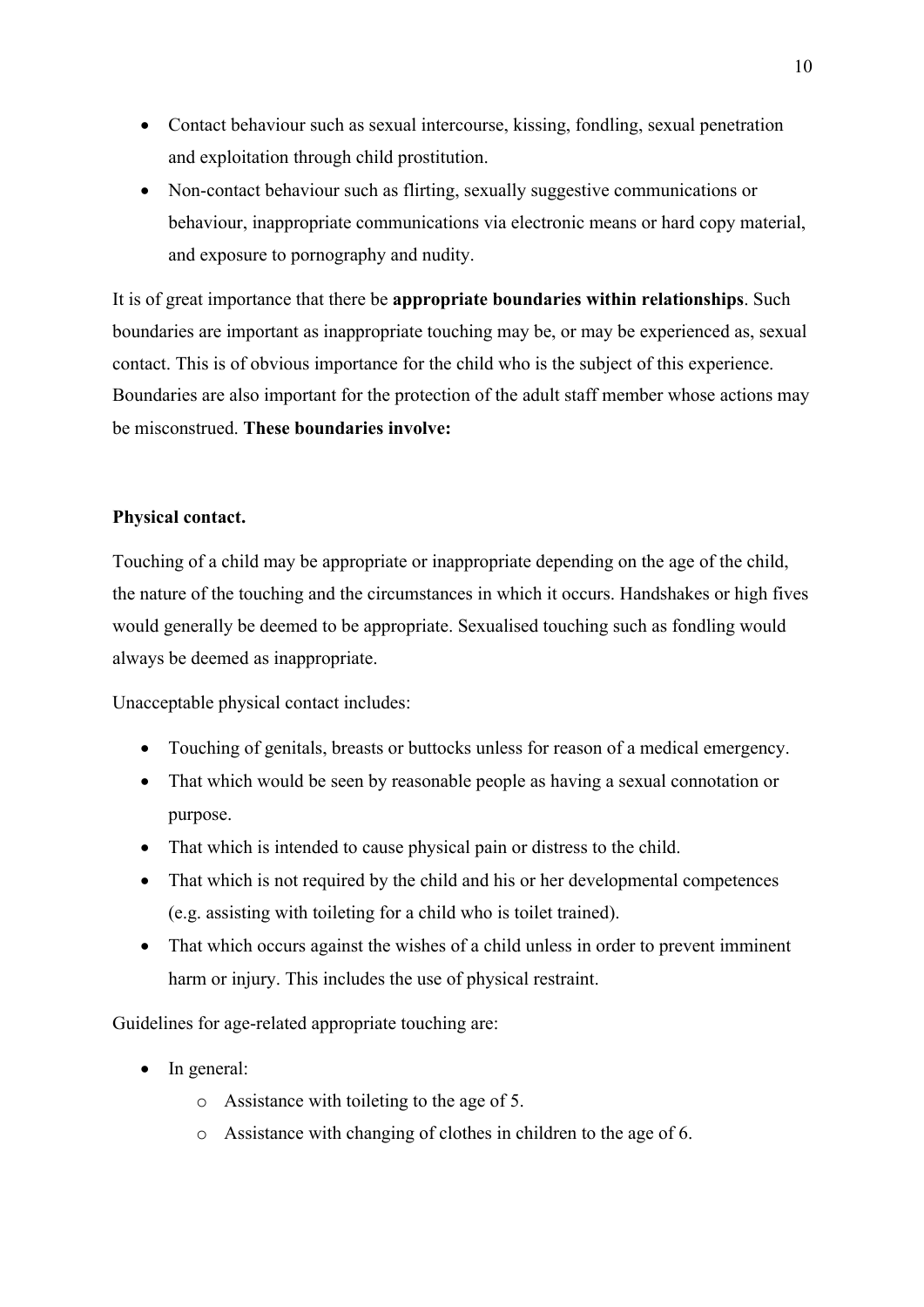- o Comforting of a distressed child to the age of 12. For older children in this range, one should ask permission, e.g. as to whether they want a hug.
- o Physical contact is not normally required in children above the age of 12.
- o It is important to understand each child's developmental needs. An older child with special needs may require physical assistance. A younger child may be able to self-manage toileting and/or dressing.
- During Activities. Certain activities, e.g. sports activity coaching may require a degree of physical contact. This should be done in an appropriate manner and, advisably, when others are around.

It is an overriding principle that touching only occurs if it directly relates to the child's needs.

#### **Communication.**

Communications with children should be:

- Clear and respectful. Adults should ensure that their communications are not discriminatory, racist or sexist.
- Free of belittling or shaming.
- Non-threatening.
- Avoiding of sexual comments or swearing.

Regarding teachers, staff and volunteers:

- Personal details should not be given to a child.
- If communication via email or texting is required the parent or guardian or the Rabbi's office must be copied in on the communication.
- Email communication to students must be via an LBC email account and the email must be copied and filed.
- Parents or guardians must be party to information shared with children on social media.
- Staff and volunteers must not become 'friends' with children on social media sites.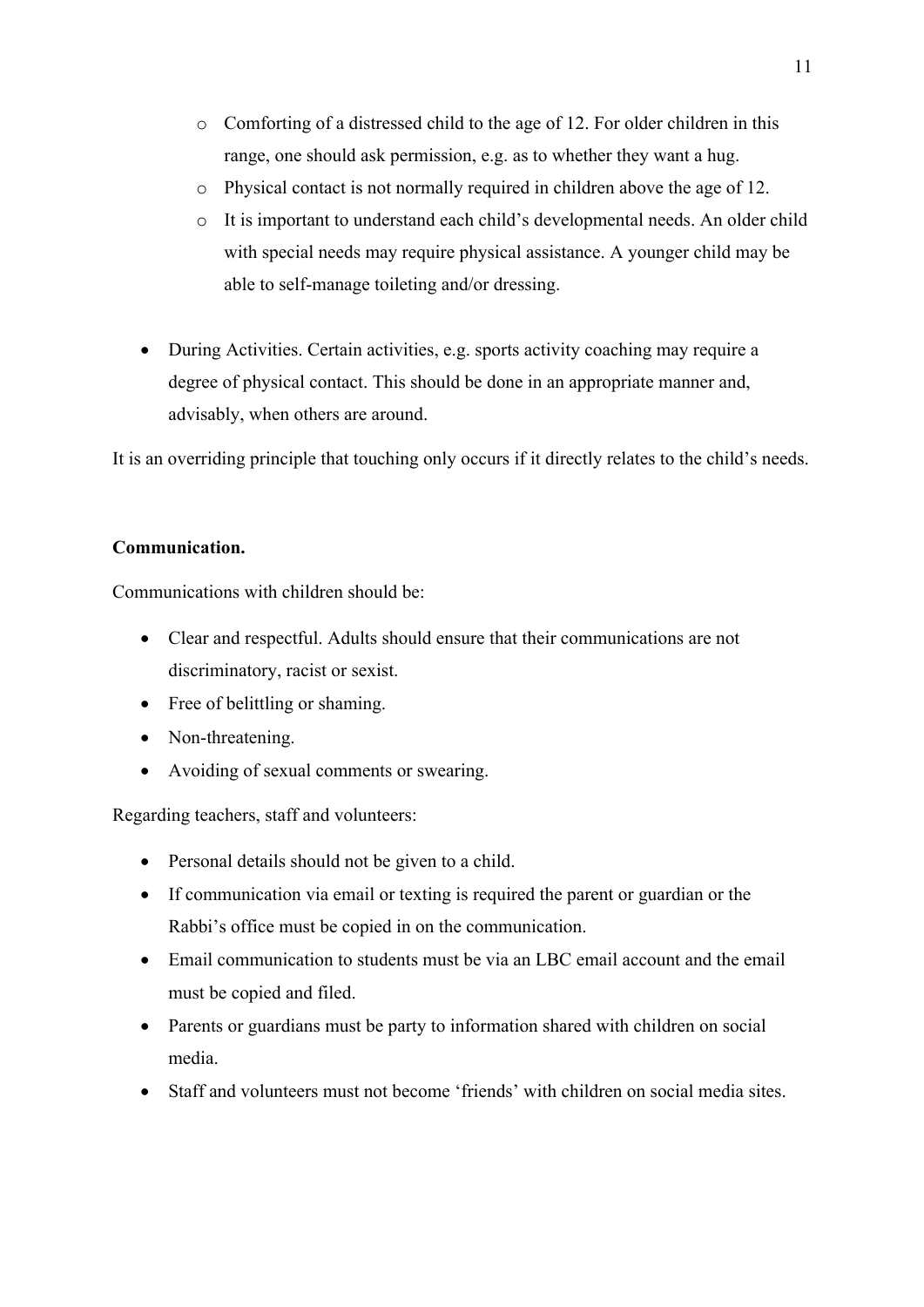#### **Gift giving, Favouritism**

Gift giving by adults who have responsibility for children at LBC is prohibited except for attendance at a function such as a bar or bat mitzvah where a gift is congruent with the occasion. Gifts are to be proportionate, i.e. similar for each child.

#### **Outside Contact.**

This refers to direct contact between LBC staff, teachers or volunteers and children with whom they are involved in this capacity, which occurs outside of LBC and its programs. Such contact, including babysitting must not occur except in particular circumstances such as if the staff member is a relative or a close friend of the family. If not, there must be discussion with the Rabbi in order to determine whether or not such contact would be appropriate.

#### **Transport**

Where possible, LBC adult members should avoid transporting children, other than their own, to and from LBC events and programs, except with the agreement of the parents of those children.

No individual employed by or engaged in volunteering for LBC is to transport an individual child except in an emergency (see below). If the use of personal cars is required, then there should either be two adults in the car, or if there is only the adult driver there must be more than one child in the car which should be part of a convoy. Where possible parents should be approached to assist. In an emergency it may be necessary for one adult to transport one child. In such circumstances a parent or guardian or failing that another LBC member should be notified. Adult drivers must have a valid licence and have progressed past 'P' plate status.

#### **Photography**

It is necessary to have a policy regarding photographs and videos in order to protect the privacy and integrity of children. The following guidelines must be followed.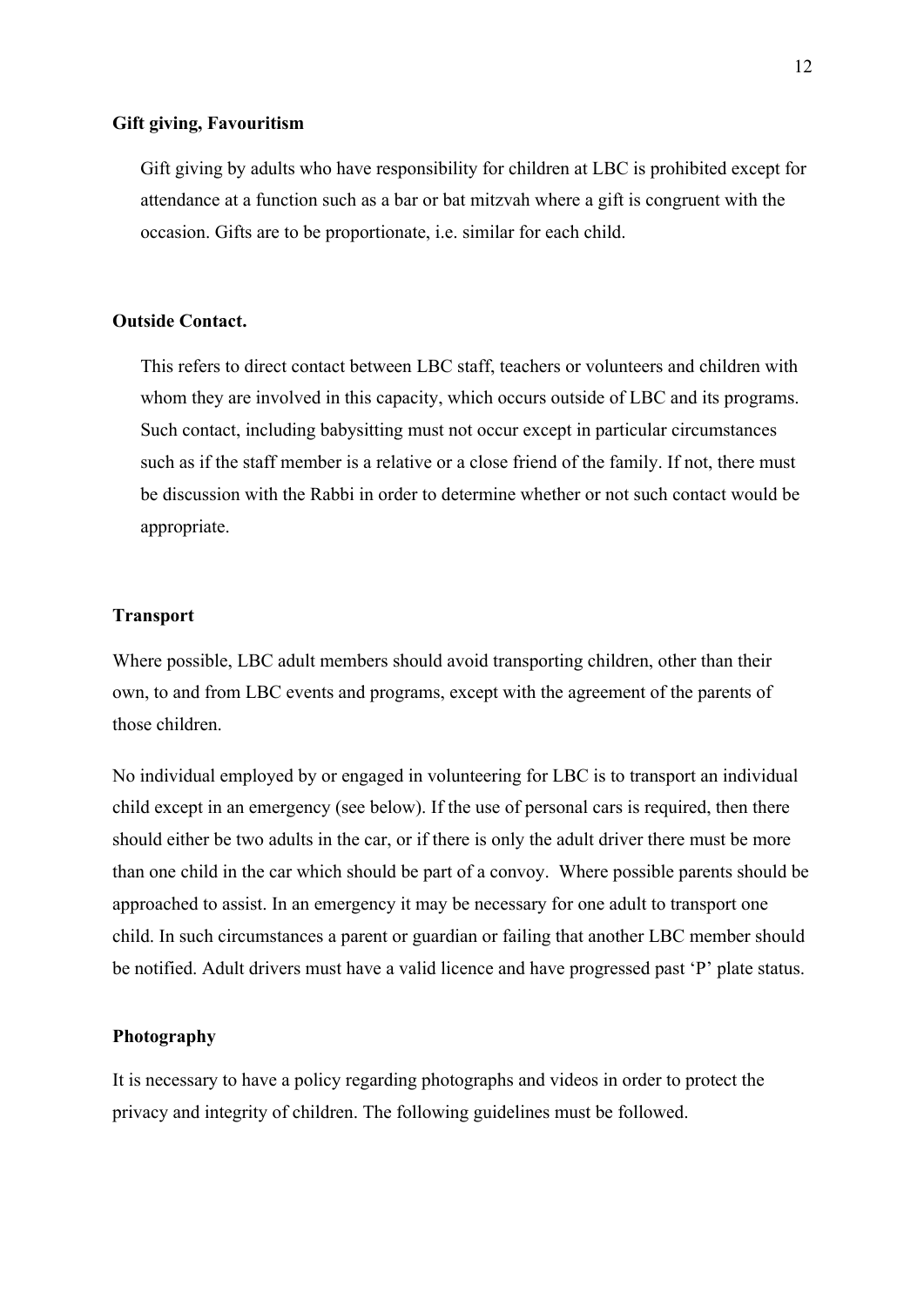Consent should be gained from a parent or guardian. This may be a general consent obtained from parents or guardians at the beginning of a year or an activity. In giving consent, it is important that parents or guardians understand that photos may appear in the synagogue newsletters including posting on social media, or be used for publicity purposes, but that surnames will not be used without explicit permission. If parents or guardians do not give consent for photography, this should be communicated to the Coordinator or Team Leader of any adult who may be in a position to photograph the child (and see note about online classes, page 8 above).

The child must be suitably clothed and in an appropriate pose. No sexualised poses are permitted. If any image inadvertently reveals private body parts it must be deleted.

No cameras, cameras on phones, or any type of recording equipment is to be used in changing areas, showers or toilets.

Any image of a single child should be taken in the presence of another adult.

Images of children should not contain identifying data such as surname, address, phone number or email address.

Those taking images at LBC events in an official role must have appropriate permission from the Rabbi or a Board member who is designated to oversee child safety matters. Those at LBC who take photographs involving children regularly on behalf of LBC must have Working with Children Checks. Anyone taking photos involving children at LBC may be asked to explain their purpose including how the images will be used. LBC retains the right to refuse photography if deemed inappropriate.

#### **Alcohol and Drugs**

No alcohol or illicit drugs are allowed at LBC events for children apart from wine used in religious rituals where parents are present and a grape juice alternative is always to be provided.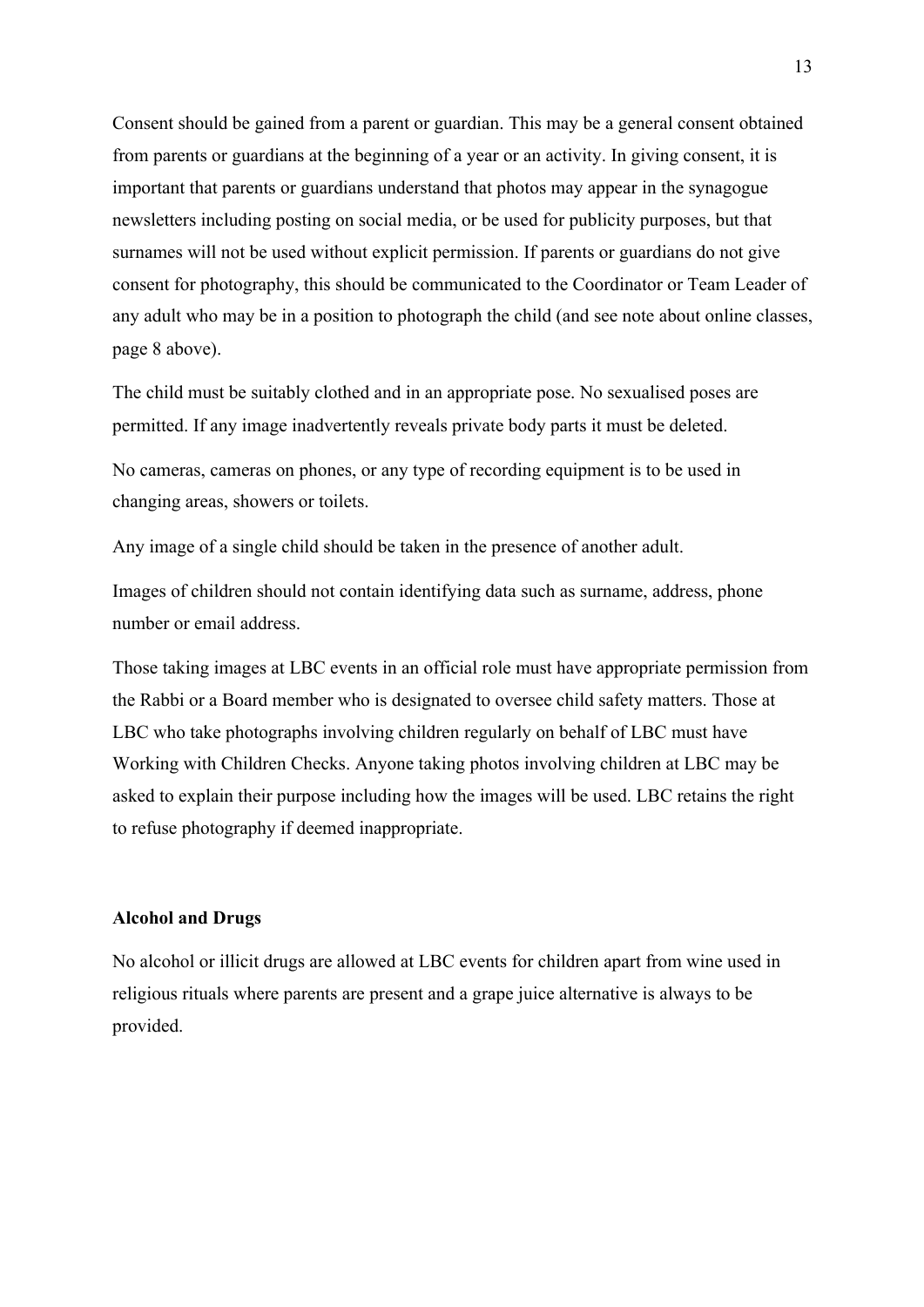#### **Peer-to-peer relationships**

Part of LBC's commitment to the safety and welfare of children in its care, requires there to be appropriate boundaries and interactions in peer-to-peer relationships. There is likely to be physical interaction between peers as well as the development of personal relationships. LBC requires the following with regard to such relationships and interactions:

- Interactions must be age-appropriate, non-violent and non-sexual.
- There must be no sexual harassment.
- There must be no sexting or sexualized bullying.
- LBC adults must work to ensure that there is no sexual pressure on, or coercion or sexual assault of peers.
- LBC members are to foster a culture of mutual respect.

#### **Adult to Adult relationships**.

The relationships between LBC adults, including the Rabbi, cantors, teachers, leaders and volunteers significantly influences the culture to which children are exposed. In the context of LBC programs and activities involving children, adults involved must:

Not exhibit sexualised contact with other adults.

Not engage in physical confrontations with other adults.

Communicate in a respectful manner even if as part of a disagreement.

Not criticize other adults in their interactions with children.

#### **Bullying**

Bullying is a pattern of aggressive behaviour intended to make others uncomfortable, scared or hurt. Bullies behave this way to get control. They feel a sense of power from taking advantage of and disparaging those they target. If not properly dealt with, bullying, whether open or secretive, can cause lasting emotional, psychological and sometimes physical damage. Bullying is not "just a phase," or "a natural part of growing  $up$ " – it is always unacceptable.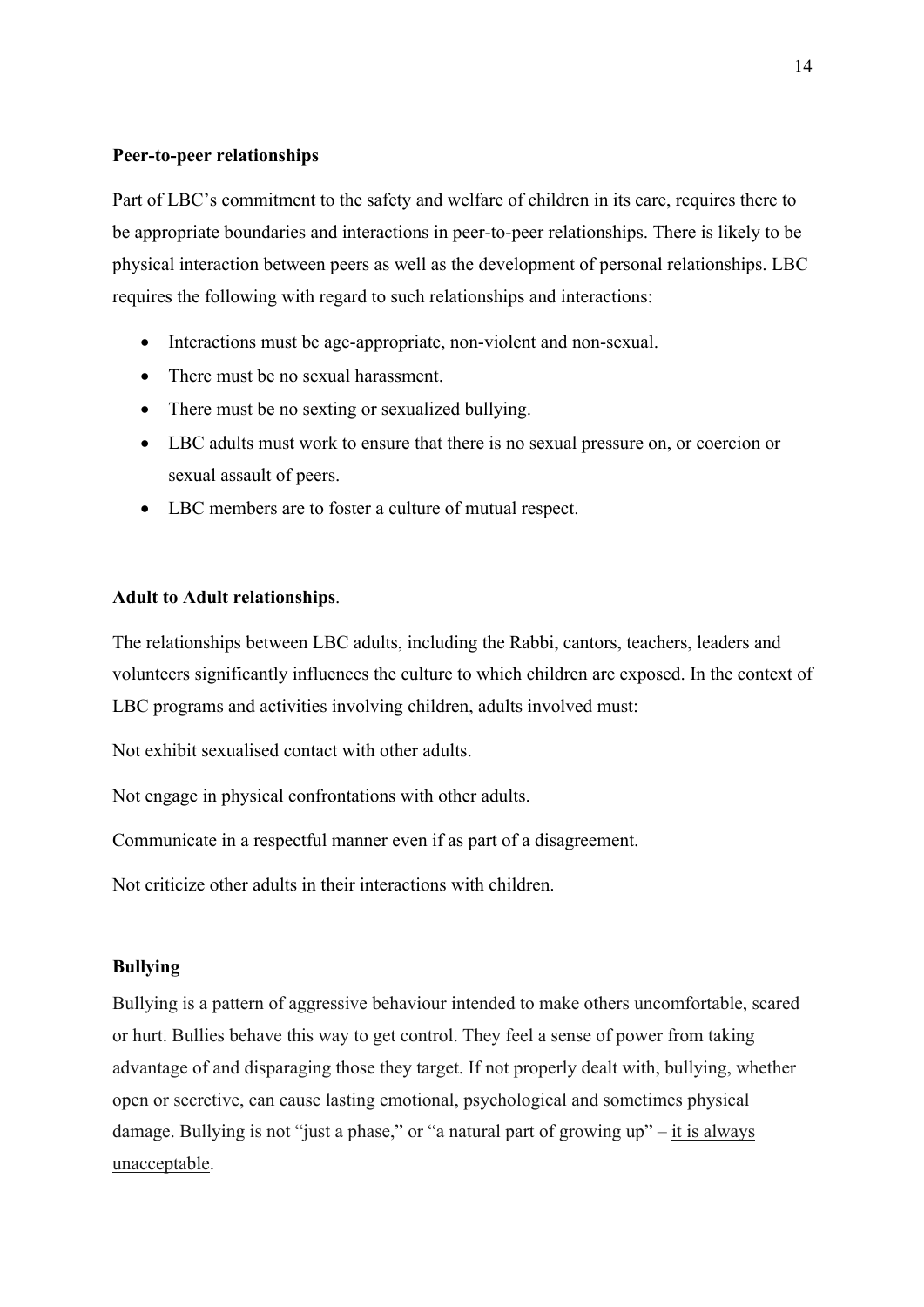There are four types of bullying:

- 1. **Physical –** a person is harmed or their property is damaged.
- 2. **Verbal** a person's feelings are hurt through insults and name-calling.
- 3. **Social** a person is shunned or excluded from groups and events.
- 4. **Cyber** use of the Internet, mobile devices or other digital technology to harm others.

LBC has a Bullying Policy. It is incumbent on adult members of LBC to ensure that the culture of the Centre and the supervision provided prevents the occurrence of bullying.

### **Hiring of Staff and volunteers.**

#### **Advertising.**

- There should be broad advertising of vacant permanent positions.
- Advertisements should contain clear job descriptions and criteria for selection.
- Advertisements are to state clearly LBC's commitment to providing a safe and secure environment for children. As such it is to be clear that applicants will:
	- o Be required to have Working With Children Checks.
	- o Be asked questions, if interviewed, regarding child safety issues.
	- o Be required to provide the names and contact details of at least 2 referees who are unrelated to them, and which are contacted before appointment.

#### **Position Description**.

This is to include:

- That there is a requirement to sign an undertaking to read and adhere to this child safety policy and procedures document.
- That employees are required to renew Working With Children Checks as required.
- That the names and contact details of three referees are to be provided.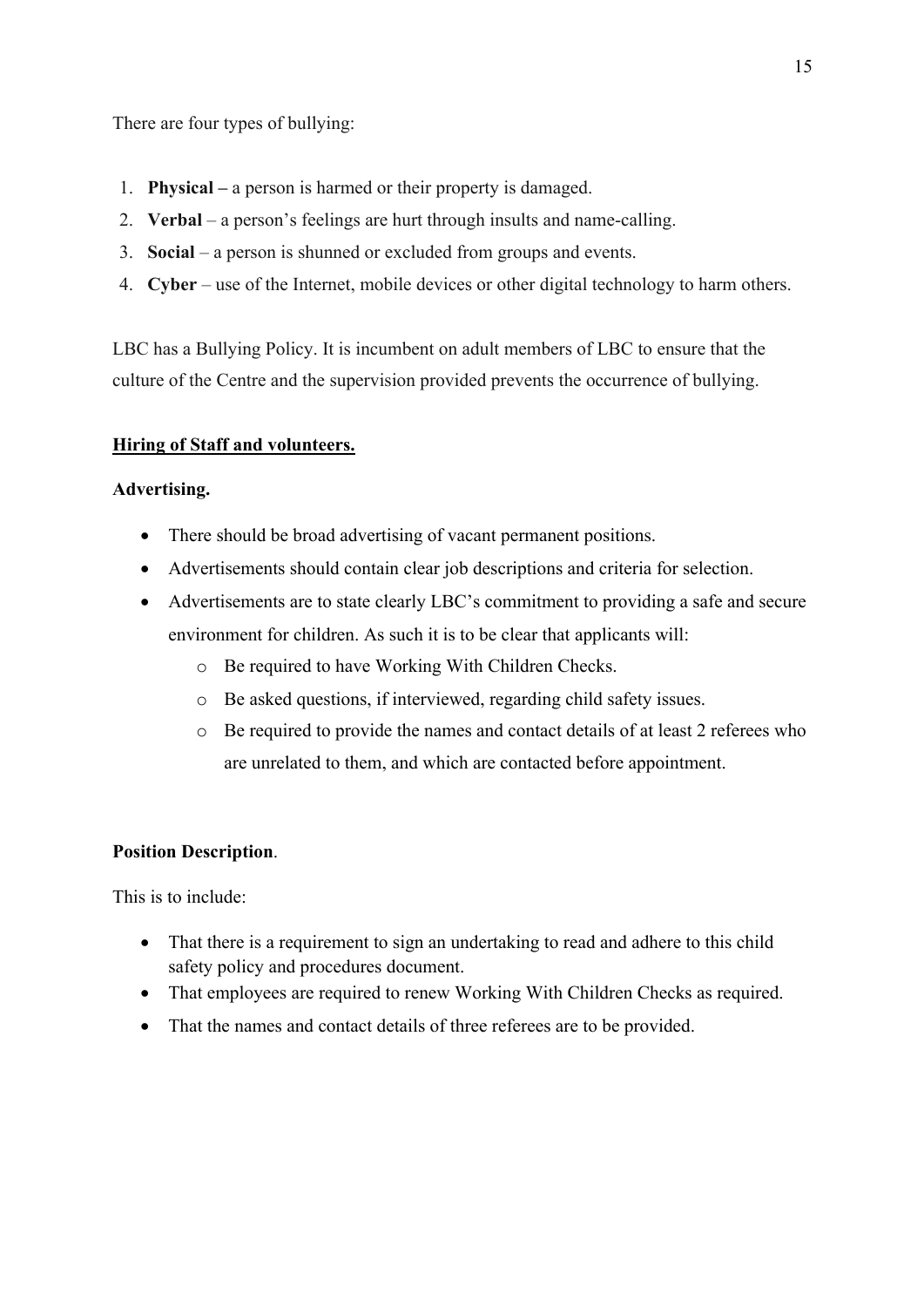#### **Qualifications.**

If formal qualifications are required for a position, then LBC will require the presentation of relevant documentation such as certificates and transcripts together with a full resume.

#### **Checking of references. (See Appendix C)**

At least 2 of the three referees required are to be contacted and questioned regarding the nature and appropriateness of the applicant's interaction with children. The list in appendix 3 is for guidance regarding referee checks.

#### **Interviews. (See Appendix B)**

All employees and volunteers to be involved with children will take part in an interview process the nature of which will depend on the situation. Broadly speaking:

- Permanent employees will have a formal interview with the Rabbi and another appropriate member of Staff or the Board.
- Volunteers who are not known to the Rabbi or to the Board will require an interview with a person who will be working with them if appointed.
- Anyone appointed will be given an induction which will include discussion of this document.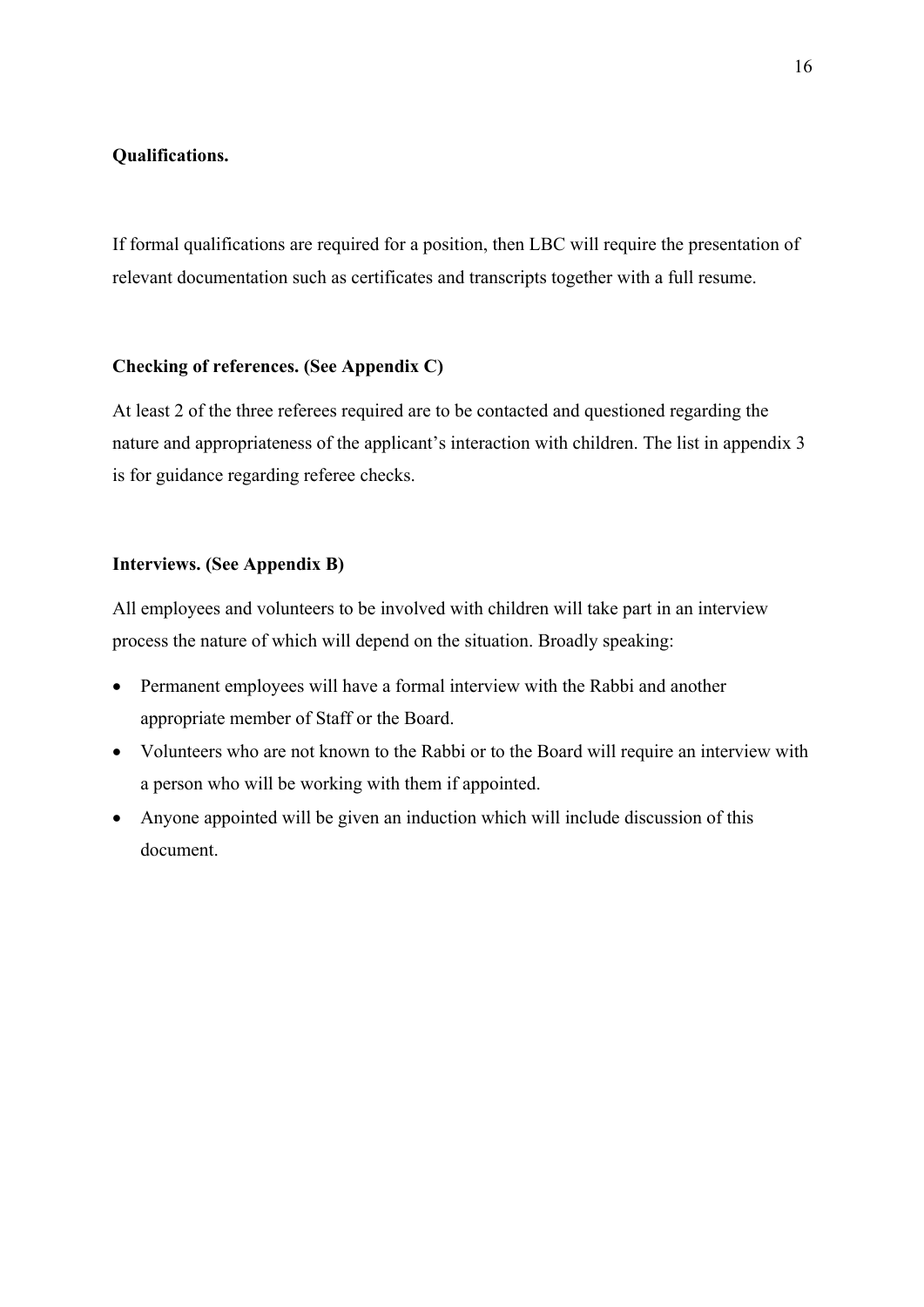#### **Application of the information and guidelines in the protocol.**

#### **Ensuring a child-safe environment.**

In order that the protocol achieve the aim of protecting children who are in the care of LBC the following need to be instituted:

Staff and volunteers must be conversant with the protocol and key aspects of it must be discussed with them.

The designated Board member and the Rabbi will review this document on an annual basis and amend it as necessary. Employees and volunteers will receive notice of the name and contact details of the nominated independent expert and contact details for the Rabbi at the beginning of each year together with a reminder that this document has been provided previously and that it is available on the LBC website. They will also be notified of any changes regarding these personnel should they occur in the interim period.

The Board is given a copy of the suggested revised policy each year and the proposed changes are discussed and explained. If no changes are needed, then a section is chosen to be discussed so that Board time is dedicated to the protocol annually.

The protocol is provided to parents at the start of each religious school year. It that time it is also conveyed to the children in an age-appropriate manner at a session to which their parents or guardians are invited.

It is particularly important that the children, and parents or guardians, know who to speak to if they are concerned. This is the Rabbi or the President, as shown on page 1.

#### **Responding to child abuse concerns and allegations.**

The website for the Victorian Commission for Children and Young Persons is ccyp.vic.gov.au and the site for their information sheets is https://ccyp.vic.gov.au/childsafety/resources/reportable-conduct-scheme-information-sheets/. LBC's response is based on the information sheets.

LBC employees and volunteers must report any reasonable belief of child abuse, misconduct toward a child, grooming behaviour or knowledge of transgression of guidelines by staff or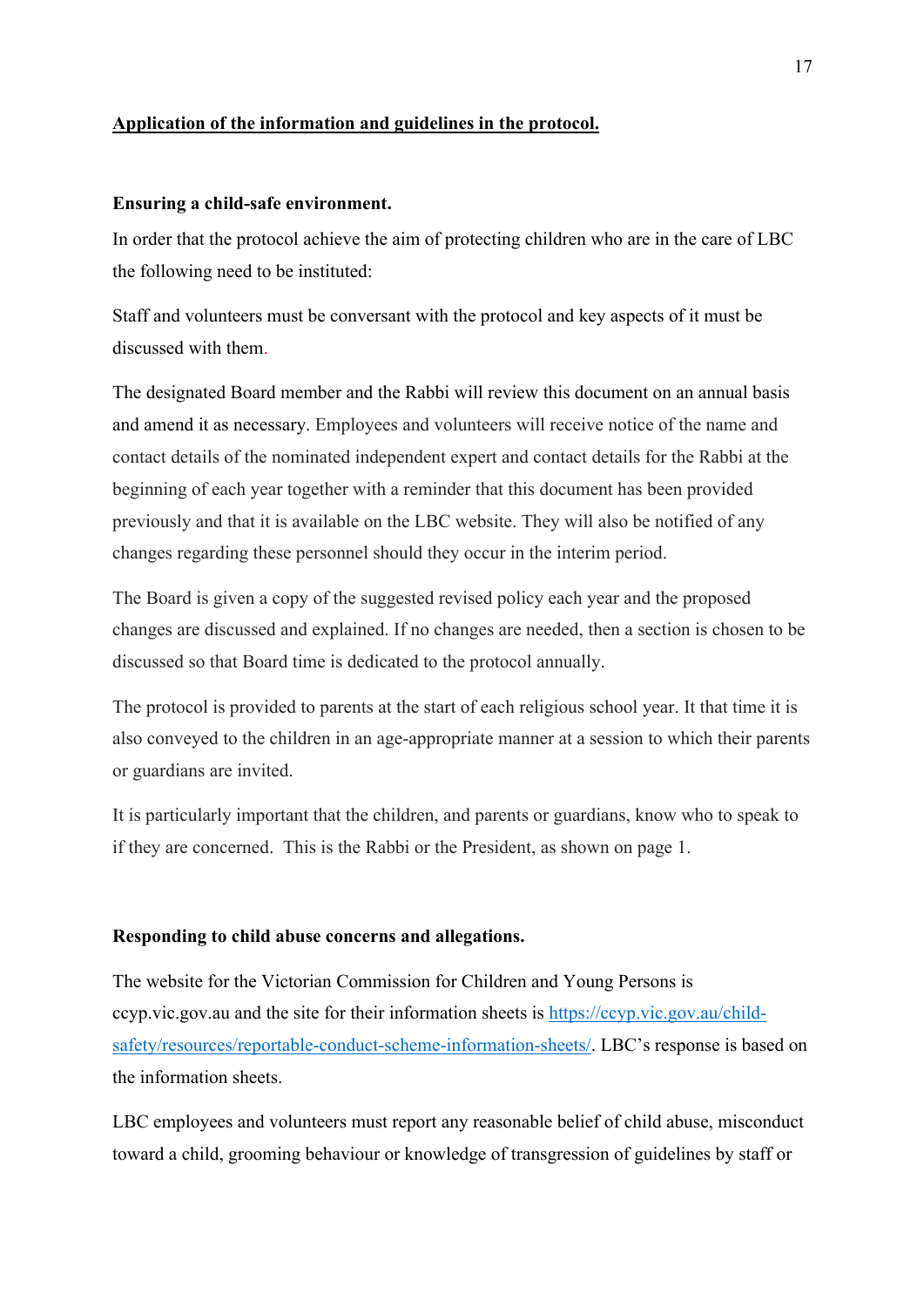volunteers to the Rabbi as Designated Person, or to the President of the Board if the concern is about the Rabbi, or the Rabbi is away. The President would then proceed as the Designated Person.

Reportable behaviours and guidelines are those discussed above and in Appendix A (below). Reporting must occur whether it is felt that abuse has occurred at LBC or from some outside perpetrator.

The Rabbi (or President) must make an initial determination as to whether the report is based on a reasonable belief. The Commission regards a "reasonable belief" as something more than a suspicion. It requires some objective basis for the belief but not necessarily the degree of certainty required for proof.

The Rabbi (or President) must report any reasonable belief of reportable conduct or misconduct that may possibly be reportable conduct to the Victorian Commission for Children. If a reasonable belief concerns potentially criminal conduct then police must be notified.

If police are notified, they will indicate whether or not the Rabbi (or President) should continue investigating the concerns or whether this is solely a police investigation.

If this is deemed a non-criminal concern then the Rabbi (or President) will continue with their investigations and provide a report to the Commission in 30 days. This time may be extended by agreement with the Commission. The responsibilities of the Rabbi (or President) are outlined in Information Sheet 3 of the Commission guidelines and the investigation process in Information Sheet 4. Further reporting requirements are discussed in Information Sheet 5.

The welfare of an alleged victim needs to be paramount. This includes consideration of

- How the matter is discussed with the child. It is important that the child is allowed to tell his or her own story. There should be encouragement for the child to do so, but avoidance of leading or suggestive comments or questions. Any investigation must be left to those with the expertise and authority to do so such as the police or DHHS Child Protection Workers.
- The extent to which the child is kept informed and consulted regarding the reporting process. This would depend on the child's age and level of development. It is important that older children do not feel disempowered by feeling pushed aside in the process. Younger children are more accepting of adults taking charge. The question of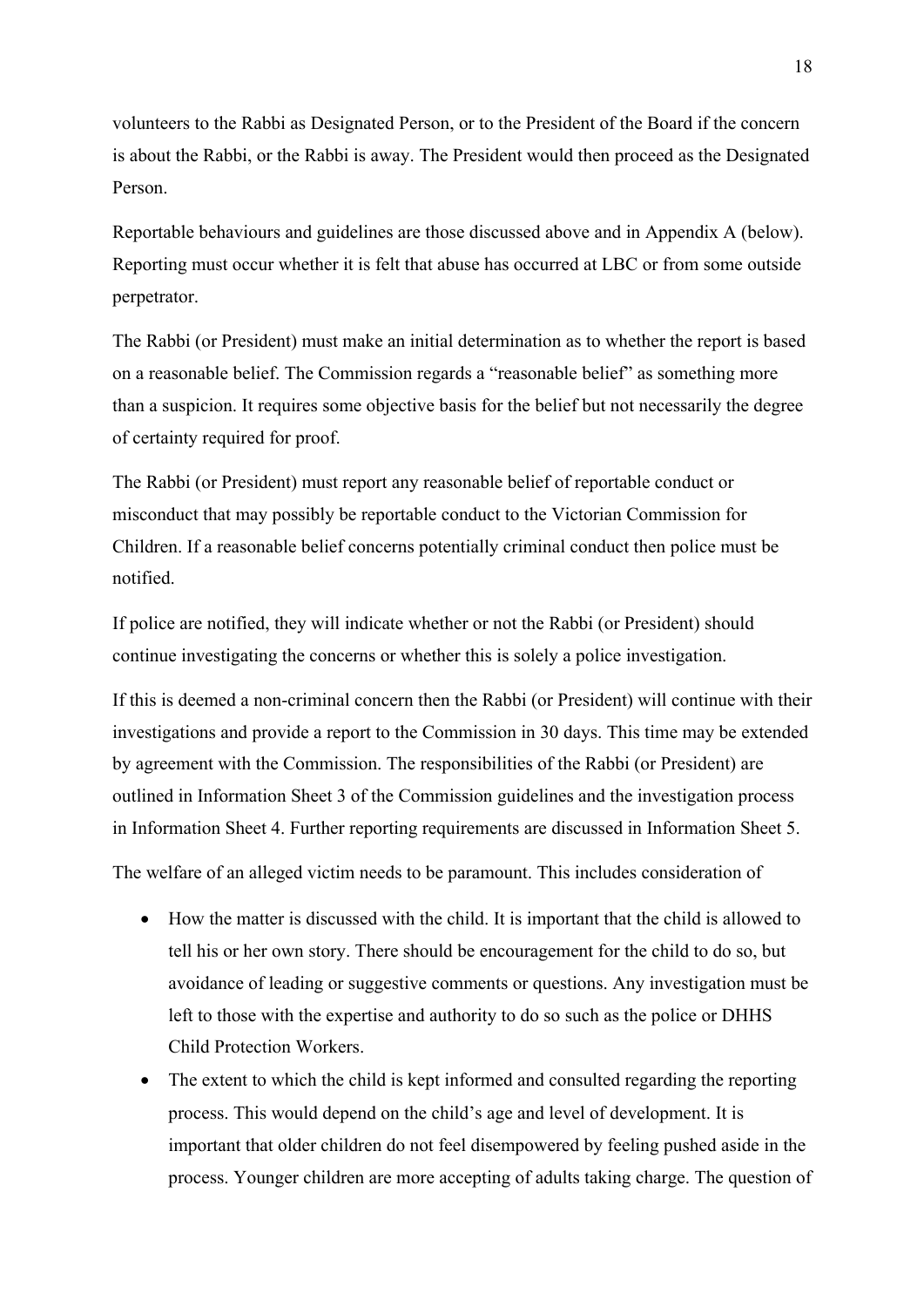notification of parents or guardians is complex. It should be discussed with the Rabbi (President) and the independent expert. Whether we involve the parents depends in part on whether suspected abuse may have occurred at LBC or possibly outside LBC, where the possibility of parental abuse needs to be clarified.

#### **Confidentiality.**

LBC will keep information regarding alleged perpetrators and victims confidential apart from any reporting to appropriate authorities where necessary.

#### **Records of information.**

It is imperative that detailed notes be made regarding any report. This should include the recording of what the allegedly abused child and / or witnesses say with regard to the nature and circumstances of the abuse. Original notes as well as a more formal summary should both be kept. As far as possible, a child's actual words should be reported.

Reports and notes should be securely stored at LBC and only available to members of the standing committee / or if no standing committee, the Rabbi and/or the Board President, and the Board member who is designated as responsible for Child Safety issues. They would also be made available to appropriate authorities as required.

#### **Dissemination of information.**

This document and the issue of child protection should be discussed with all new staff and volunteers at the time of their interview/appointment/commencement. The document must be distributed to all staff, volunteers and Board members who will be asked to attend a briefing meeting about it soon after appointment/election/commencement. The aim of the meeting is to make sure that all are fully aware of and understand matters important to child safety at LBC. Feedback from participants should be taken into consideration in evaluating this policy. They should be invited to attend the annual staff or Board briefing meetings.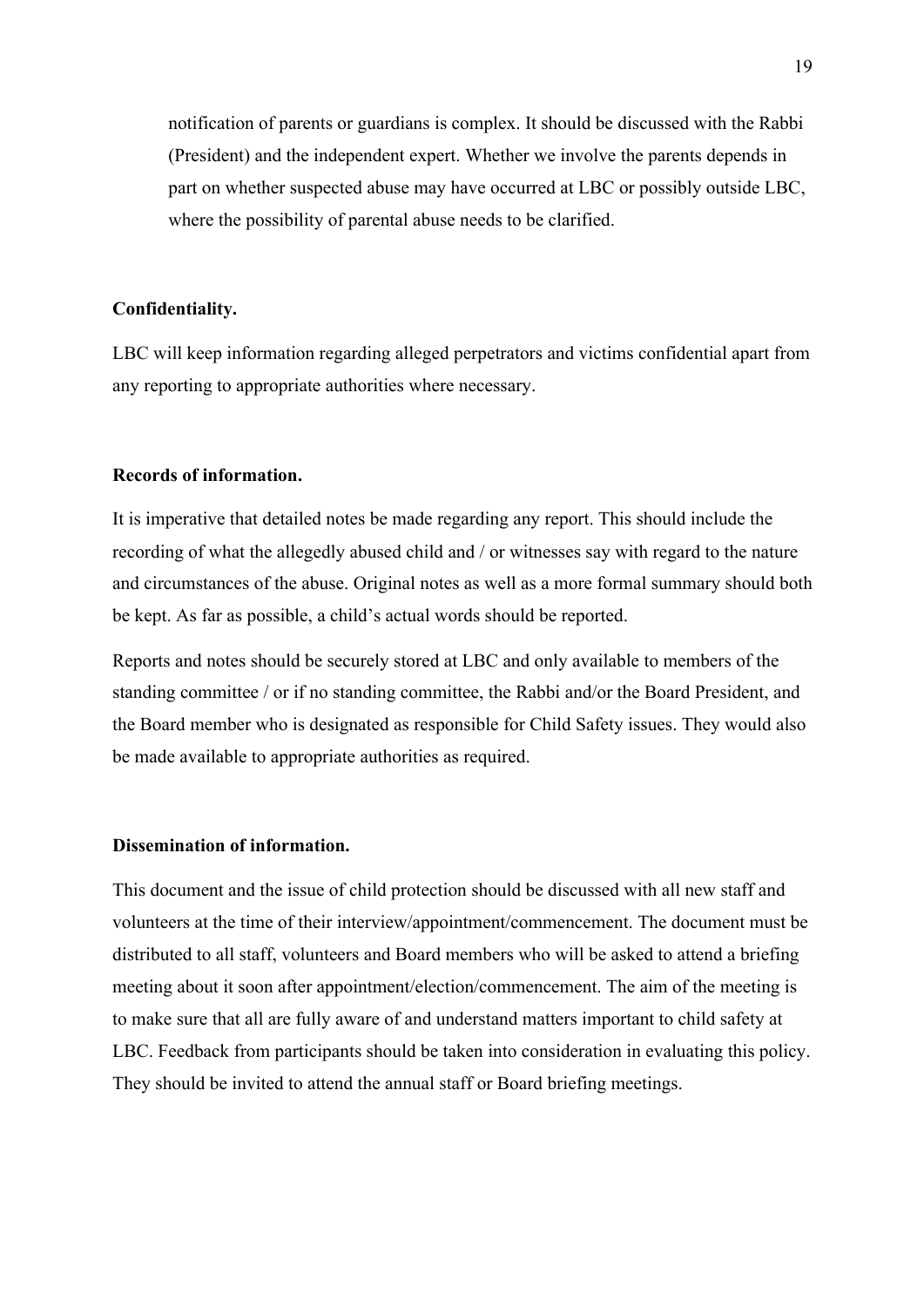## **Appendix A. Indicators of Child Abuse**

## **(From Spiritgrow's policy pp 6-8)**

## **Sexual Abuse**

| <b>Physical Signs</b>                                                                                         | <b>Behavioural Signs</b>                                                    |
|---------------------------------------------------------------------------------------------------------------|-----------------------------------------------------------------------------|
| Child/youth tells someone they trust that they have<br>been abused                                            | Displaying sexual behaviour or knowledge which is<br>unusual for their age. |
| Presence of sexually transmitted disease, pregnancy,<br>or vaginal or anal bleeding or discharge may indicate | Complaining of headaches or stomach aches                                   |
| sexual abuse                                                                                                  | Experiencing problems with school work                                      |
|                                                                                                               | Showing behaviour such as frequent rocking,                                 |
|                                                                                                               | sucking and biting Experiencing difficulties in                             |
|                                                                                                               | sleeping Having difficulties in relating to adults and                      |
|                                                                                                               | peers                                                                       |

## **Physical abuse**

| <b>Physical Signs</b>                                                                     | <b>Behavioural Signs</b>                                                                                                         |
|-------------------------------------------------------------------------------------------|----------------------------------------------------------------------------------------------------------------------------------|
| Bruises, burns, sprains, dislocations, bites and cuts                                     | Showing weariness or distrust with adults                                                                                        |
| Fractured bones especially in infants where a fracture<br>is unlikely to occur accidently | Wearing long sleeved clothes in hot weather (this<br>may be to hide bruising or other injuries)                                  |
| Poisoning                                                                                 | Demonstrating fear of parent and/or of going home                                                                                |
| Internal injuries                                                                         | Becoming fearful when other children cry or shout<br>Being excessively friendly to strangers<br>Being very passive and compliant |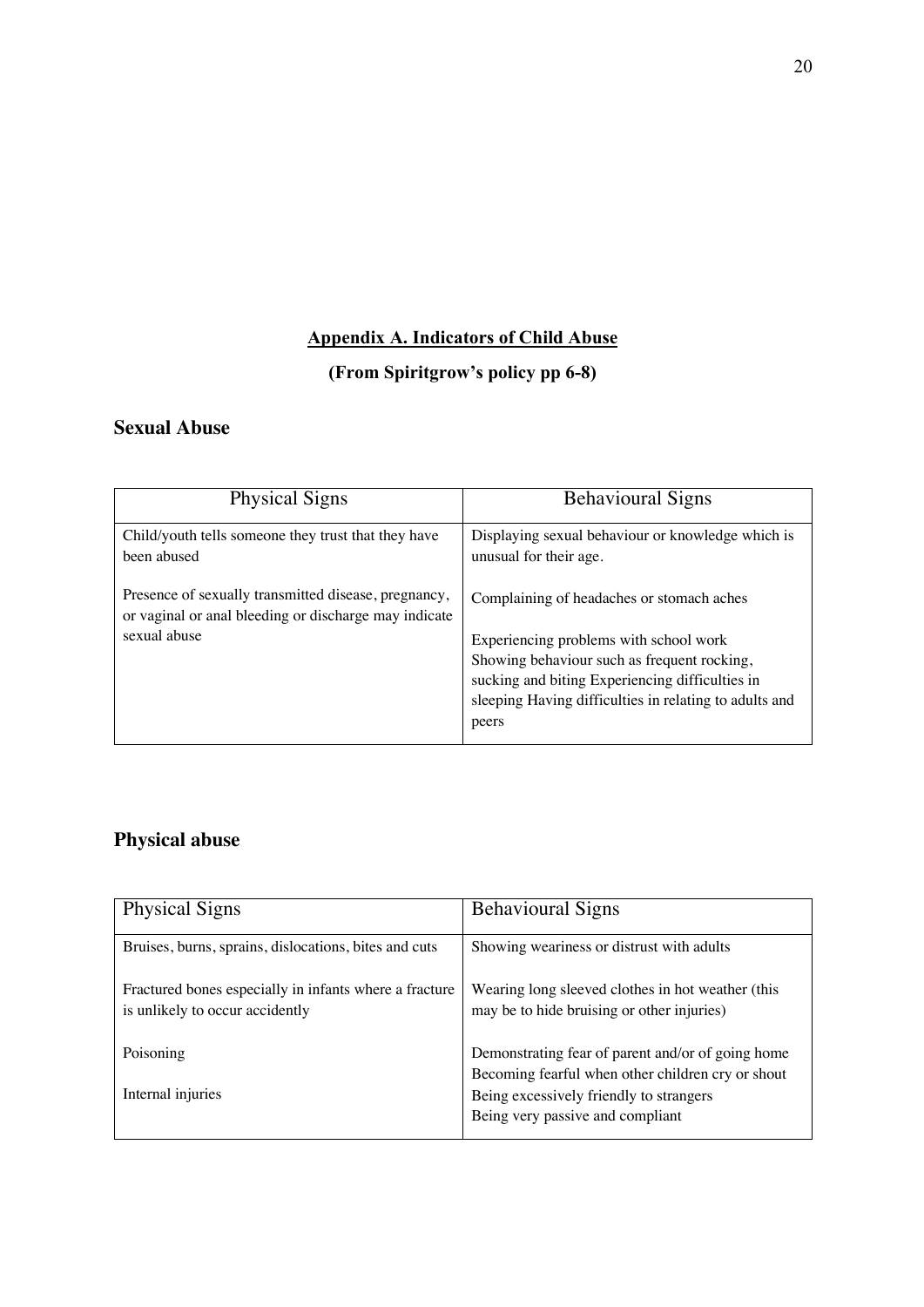## **Emotional or psychological abuse**

| <b>Physical Signs</b>                                                | <b>Behavioural Signs</b>                                                                                                                                                                                                                                                                                   |
|----------------------------------------------------------------------|------------------------------------------------------------------------------------------------------------------------------------------------------------------------------------------------------------------------------------------------------------------------------------------------------------|
| Possible delays in emotional, mental or even<br>physical development | Displaying low self esteem<br>Tending to be withdrawn, passive or tearful<br>Displaying aggressive or demanding behavior<br>Being highly anxious<br>Showing delayed speech<br>Acting like a much younger child e.g.<br>soiling/wetting pants<br>Displaying difficulties in relating to adults<br>and peers |

## **Neglect**

| <b>Physical Signs</b>                                                                                                                                                                                                                                | <b>Behavioural Signs</b>                                                                                                                                                                                                                                    |
|------------------------------------------------------------------------------------------------------------------------------------------------------------------------------------------------------------------------------------------------------|-------------------------------------------------------------------------------------------------------------------------------------------------------------------------------------------------------------------------------------------------------------|
| Frequent hunger<br>Malnutrition<br>Poor hygiene<br>Inappropriate clothing for season<br>(eg: long)<br>sleeves may be to hide bruising)<br>Left unsupervised for long periods<br>Abandoned by parents<br>Excessive avoidance of spending time at home | Stealing food<br>$\bullet$<br>Staying at school outside school hours<br>$\bullet$<br>Often being tired and falling asleep during<br>$\bullet$<br>activities<br>Abusing alcohol or drugs<br>Displaying aggressive behavior<br>Not getting on well with peers |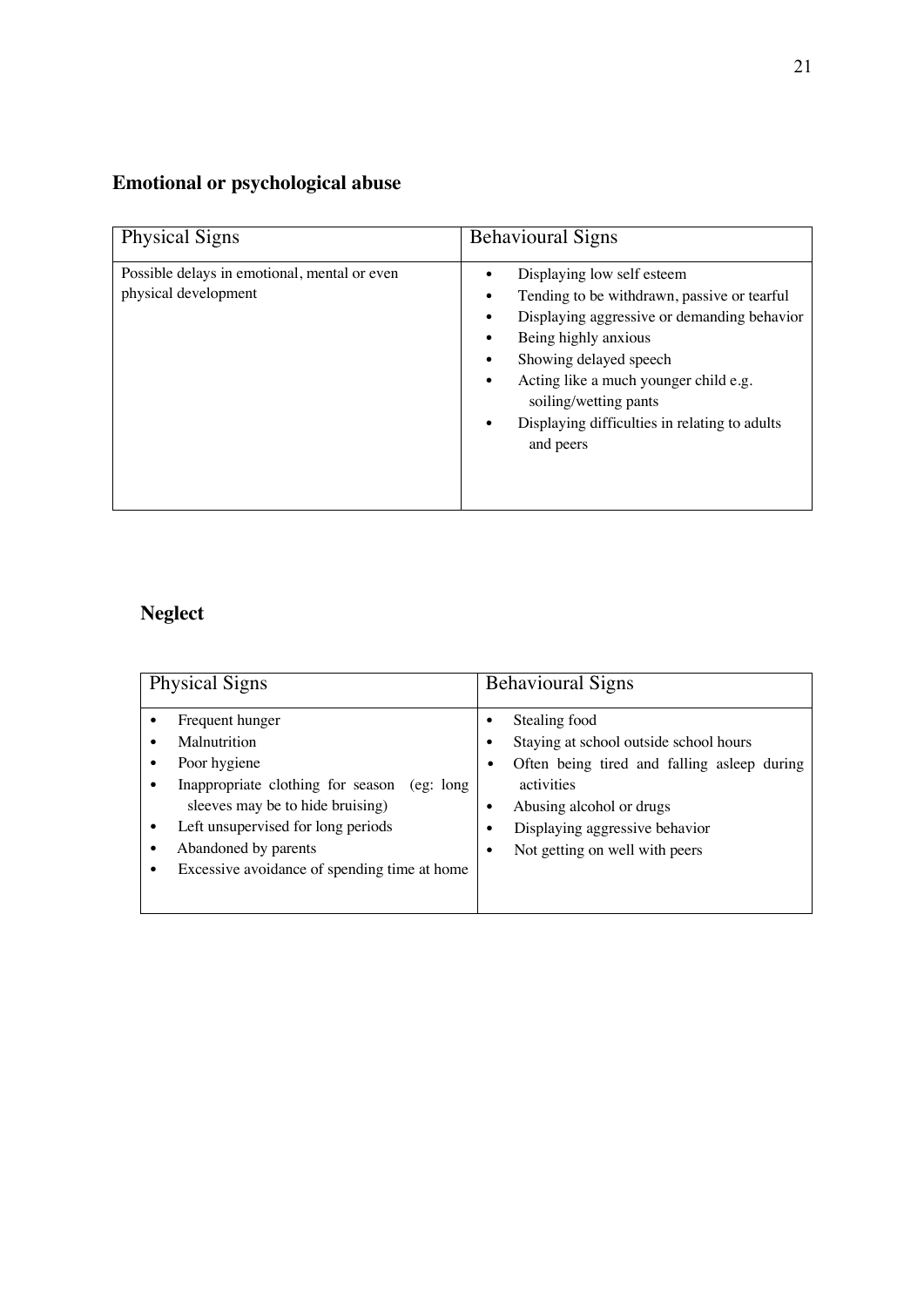## **Appendix B. Interview Questions**

#### **A sample of interview questions**

In addition to the questions one would normally ask volunteers and staff, below are some sample interview questions. Case studies or scenarios can provide examples of the candidate's thought process and reveal values and beliefs about the treatment of children.

It is important to have a system for recording and filing responses or summaries of interviews in accordance with privacy laws.

- What do you find most rewarding about working with children and young people? (Provide an example.)
- What do you find most challenging about working with children and young people?
- Can you give an example of a challenging situation with a child or young person that you feel you have handled well? What happened and what you have learnt from it? What would you do differently if the same or a similar situation arose again?
- Can you tell me about a situation when you had to deal with a child who: Was angry and lashing out physically at you or another program participant? Was distressed and required comforting? Was uncooperative and refused to participate in an organisational activity? How would you deal with a young person or child who was yelling at you? Disobeying you?
- Provide an example of a particular responsibility you have had to take on, and how you managed it.
- Have you undertaken any child protection training? If so in what context? What are the key messages from the training you undertook?
- Are there any children or young people you particularly don't like to work with, and why?
- Are there any children or young people you particularly like to work with, and why?
- What sort of situations make you feel angry? How do you deal with your feelings of anger or frustration?
- Have you ever lost your temper when working with children or young people? What happened? What was the trigger? What was the outcome?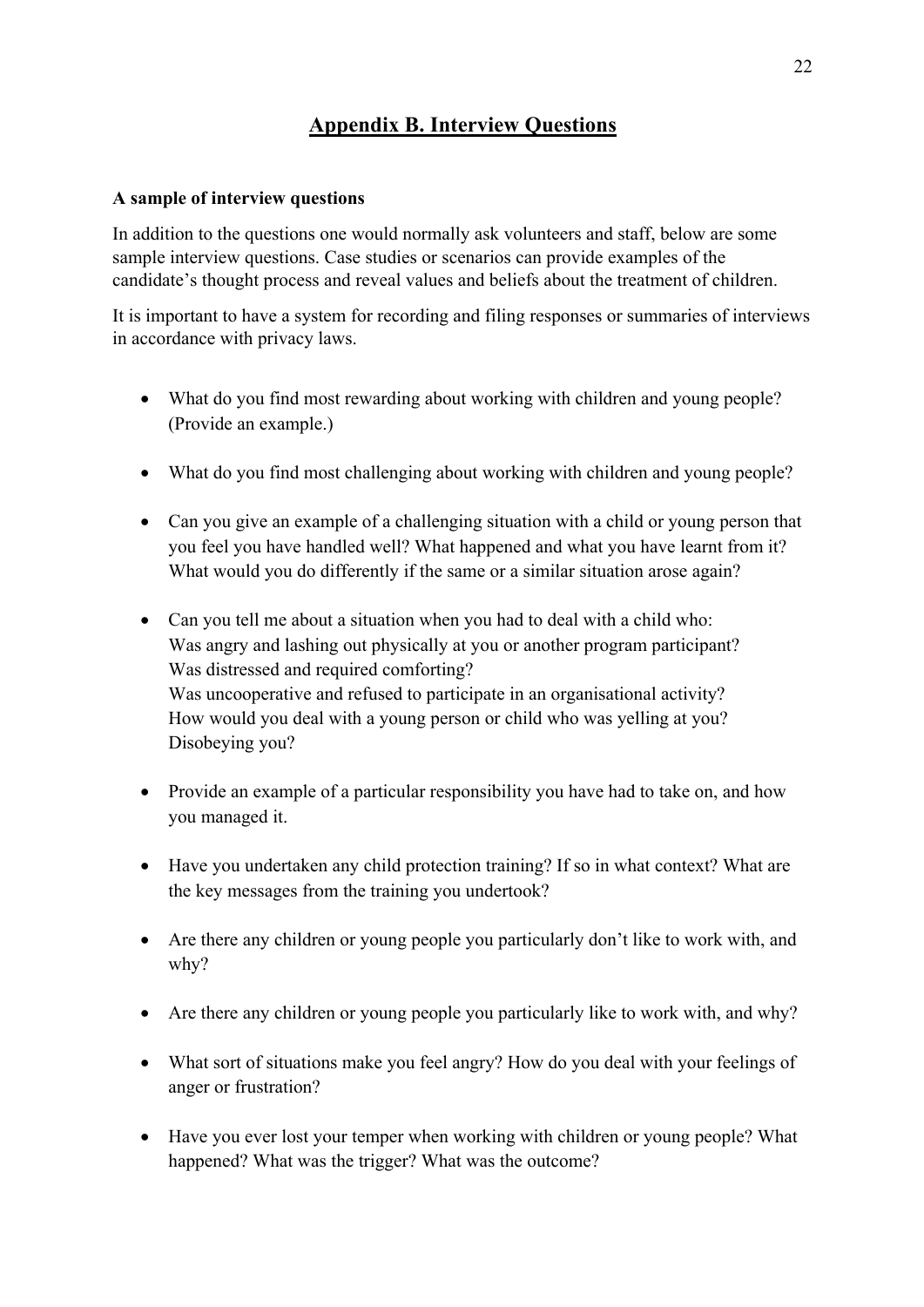- How would you handle a child who appears sad and refuses to participate in activities?
- How would you handle a situation where a child is injured during the course of an activity e.g. football match?
- Describe how you deal with stress.
- What would you do if a young person disclosed, or you observed or you suspected that a young person was being abused at home by a family member?
- What would you do if you thought another adult's behaviour in relation to children was inappropriate, suspicious or outside the boundaries of their role?
- How do you think your peers, supervisors and referees would describe your previous work with children and young people?
- Have you ever had any disciplinary action taken against you in relation to working with children and young people?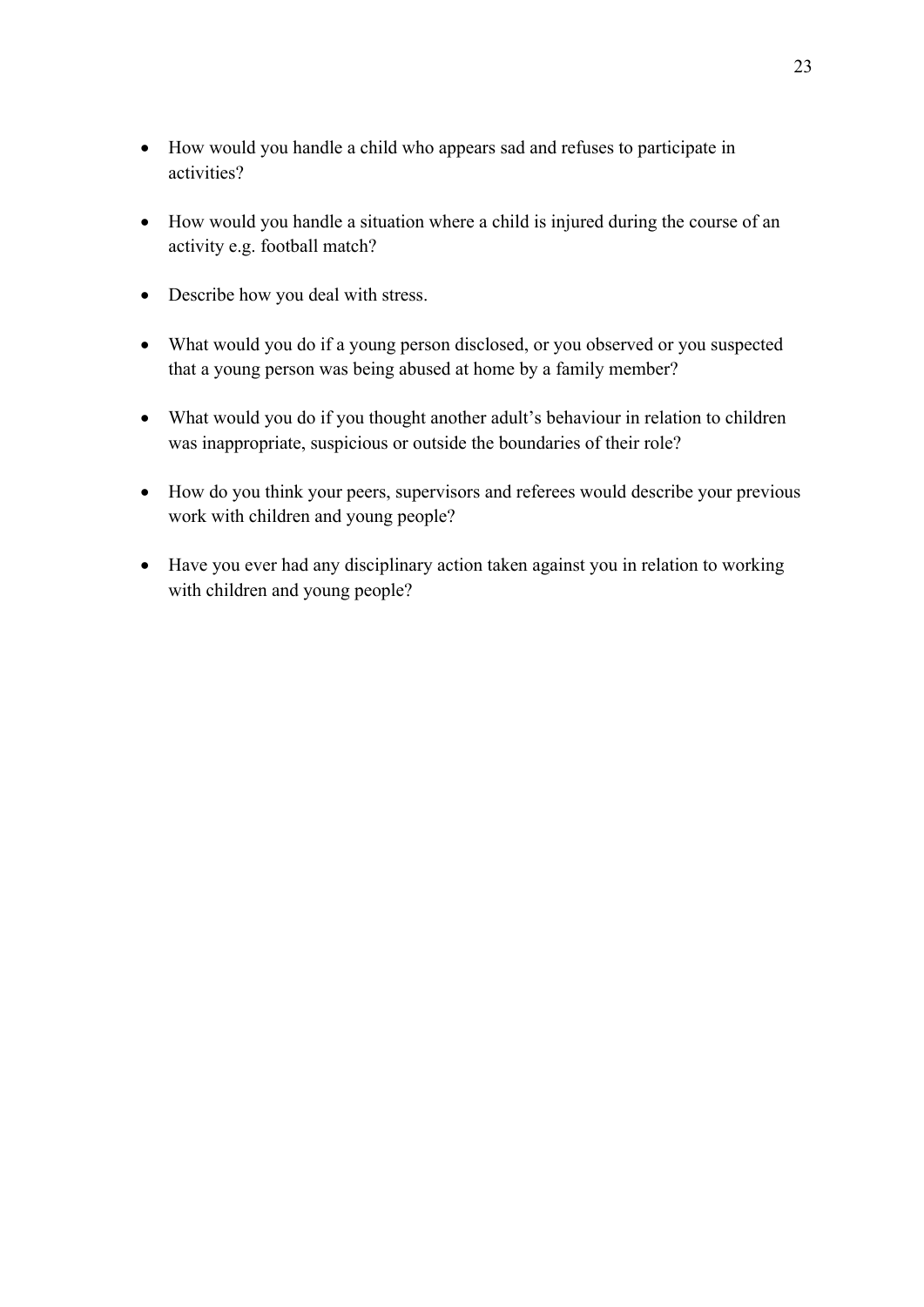## **Appendix C. Reference checks.**

### **(based on material written by Katherine Levi)**

#### **Sample question for reference checks**

#### **Verification of facts:**

- How long have you known the applicant?
- What was your relationship to the applicant during the time you worked together?
- Nature of reference (personal/professional)
- Nature of the work that the applicant undertook

#### **Verification of information in Resume and information provided at interview point:**

- Applicant's position title in your organisation?
- Dates of employment?
- Main duties and responsibilities?
- Assessment of their performance in that role?
- Weaknesses and strengths?
- Willingness to seek to consult with manager or senior personnel and seek assistance in challenging situations?

#### **Suitability to work with children and young people**

(if you don't ask all these questions, still ensure you use the final one).

- What experience does the applicant have in working with children and young people? Consider the length of time they worked with children, age range of children, skills and abilities of children.
- Do you have any concerns about the applicant working with children at LBC? (Describe the role they have applied for.)
- Are you comfortable in knowing that at times the applicant may be working alone (as the sole adult) with children?
- In your opinion, are there any challenges that the applicant would face in working with or engaging with children?
- Are there any age groups he/she may not be suited to work with? If yes, why?
- Does the applicant use appropriate language when communicating with children?
- Have you observed the applicant disciplining a child for misbehaviour? If yes, please describe the scenario and the appropriateness of the discipline in this context.